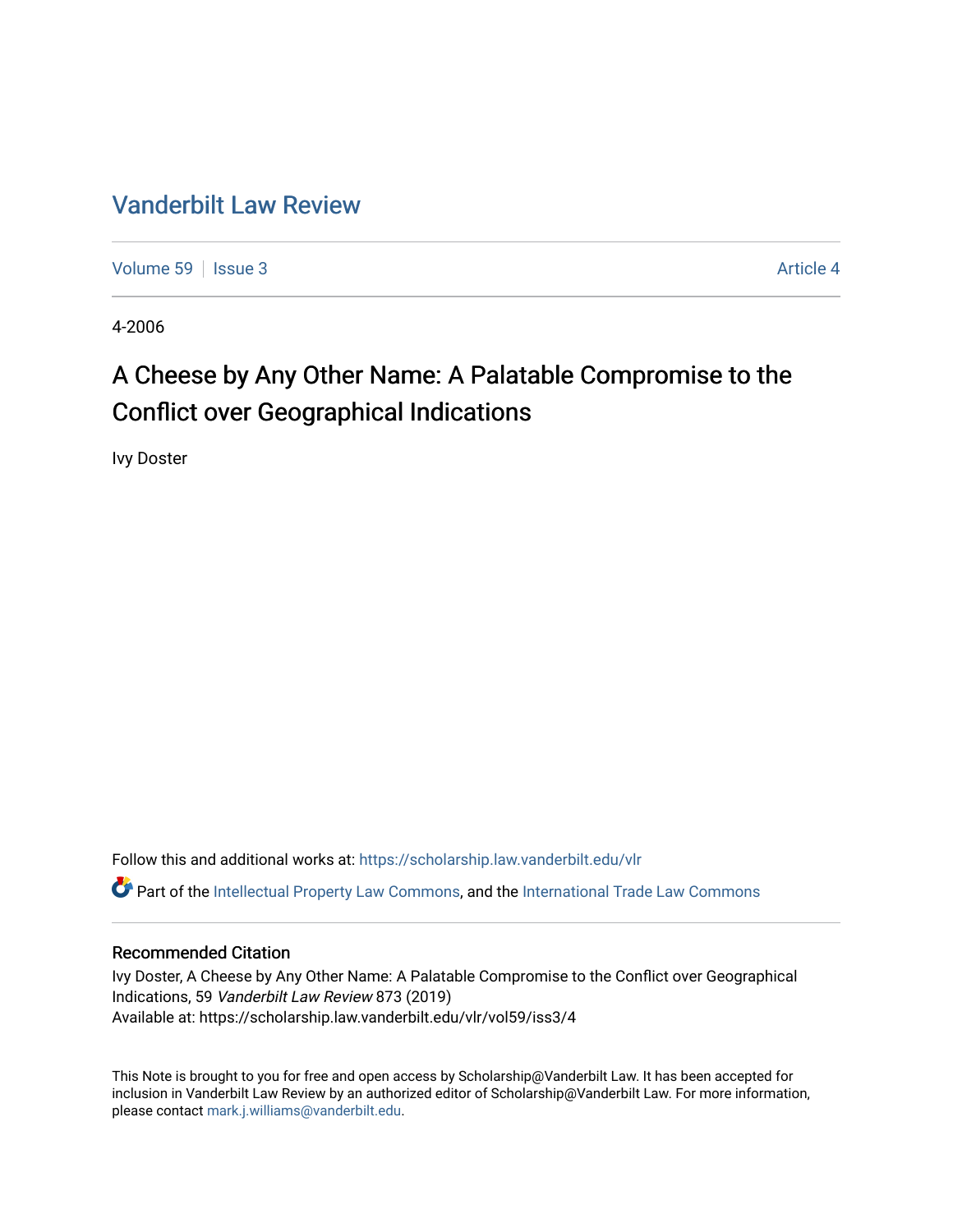# **NOTES**

## **A Cheese by Any Other Name: A Palatable Compromise to the Conflict over Geographical Indications**

| I.<br>II. | BACKGROUND INFORMATION: DETAILS OF THE           |                |                                            |  |  |
|-----------|--------------------------------------------------|----------------|--------------------------------------------|--|--|
|           |                                                  |                |                                            |  |  |
|           | A.                                               |                | The WTO and Current GI Protection  877     |  |  |
|           | $B_{\cdot}$                                      |                | The EU's Proposed Plan to Protect GIs  878 |  |  |
|           | $\overline{C}$ .                                 |                | Geographical Indications: The EU's Choice  |  |  |
|           |                                                  |                |                                            |  |  |
|           |                                                  | 1.             | Background Information on                  |  |  |
|           |                                                  |                |                                            |  |  |
|           |                                                  |                |                                            |  |  |
|           |                                                  | 2.             | Why the WTO is the EU's Chosen Forum 880   |  |  |
| HL.       | THE NEED TO PROTECT THE INTEGRITY OF CHEESE  881 |                |                                            |  |  |
|           | $\bm{A}$ .                                       |                |                                            |  |  |
|           | B <sub>1</sub>                                   |                |                                            |  |  |
|           | $C$ .                                            |                | Well-known Cheeses and Their Geographical  |  |  |
|           |                                                  |                |                                            |  |  |
|           | D.                                               |                | Current U.S. Protection of Intellectual    |  |  |
|           |                                                  |                |                                            |  |  |
|           |                                                  | $\mathbf{1}$ . | Major Differences in U.S. and              |  |  |
|           |                                                  |                |                                            |  |  |
|           |                                                  | 2.             | Trademarks: The U.S. Choice for Food       |  |  |
|           |                                                  |                |                                            |  |  |
|           |                                                  | 3.             | How Cheeses are Protected under U.S.       |  |  |
|           |                                                  |                |                                            |  |  |
|           |                                                  | 4              | Cheese History in the United States  890   |  |  |
| IV.       | ANALYSIS: THE CURRENT U.S. POSITION ON GIS 892   |                |                                            |  |  |
|           | $A_{\cdot}$                                      |                |                                            |  |  |
|           | B.                                               |                |                                            |  |  |
| V.        | THE SOLUTION: WHY A COMPROMISE REGARDING         |                |                                            |  |  |
|           | GI PROTECTION FOR CHEESES WILL BENEFIT           |                |                                            |  |  |
|           |                                                  |                |                                            |  |  |
|           | А.                                               |                |                                            |  |  |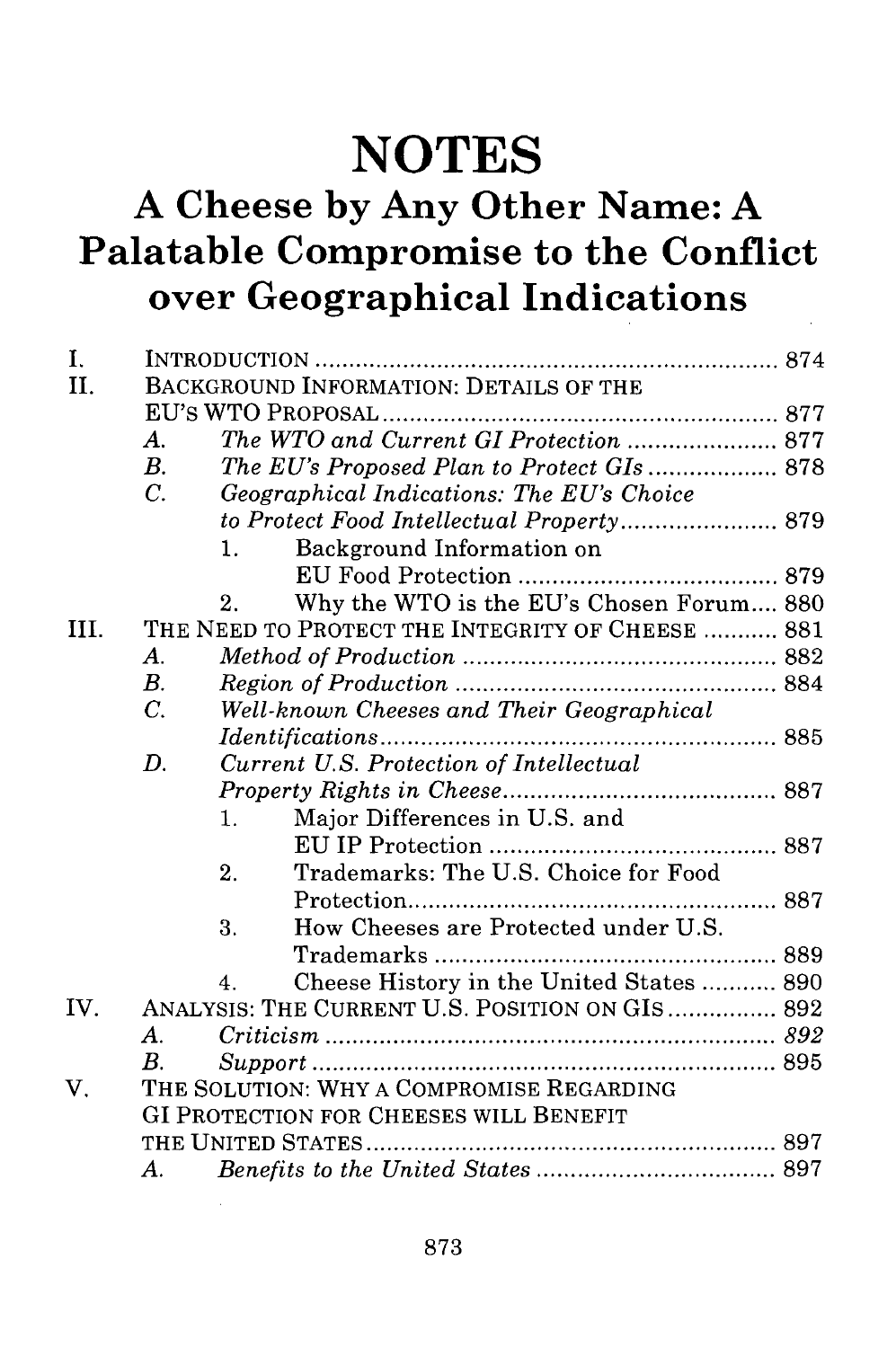| B. | Elements of a WTO Compromise: Creating a |  |  |  |  |
|----|------------------------------------------|--|--|--|--|
|    |                                          |  |  |  |  |

#### I. INTRODUCTION

In many grocery stores, shoppers must look in two places to find cheese. The first cheese section is usually near the dairy case; the second is often a specialty cheese case located in the produce department. Why make harried supermarket shoppers rush back and forth between two locations to find what they need for a fondue? The most noticeable difference between the cheeses in the two cases is probably the price: cheeses in the specialty case are generally much more expensive. A second difference is the packaging: many cheeses in the dairy aisle are pre-grated, pre-shredded, or pre-sliced and individually wrapped, or pre-cut into stars or dinosaurs; most cheeses in the specialty case, however, are sold in wedges or blocks. The most important difference between the cheeses in the two locations, however, can be found by reading the labels closely. Almost all cheeses found in the dairy aisle are produced in the United States, so even cheeses labeled "Swiss," "Parmesan," "Gorgonzola," or "Feta" (cheeses which are traditionally produced in European countries) are actually made in the United States. The specialty cheese case, on the other hand, is where most imported cheeses are kept; here a shopper is more likely to find Parmesan and Gorgonzola cheeses made in Italy or Feta cheese from Greece. Does it matter whether two cheeses sold under the same name are produced in different countries?

The answer to this question is central to the current battle between the United States and the European Union regarding intellectual property protection for agricultural products. The EU has proposed an agreement whereby U.S. producers will not be permitted to label their products using names of foods that reference the food's area of origin in EU member countries. If the EU proposal is accepted, U.S. producers will no longer be able to label many products using traditional names such as "Gorgonzola," "Feta," or "Parmesan." In general, the United States has strongly opposed the EU proposal, partly because the labeling requirements may cause U.S. consumers to buy more imported food products since domestic products would bear unfamiliar names.'

<sup>1.</sup> *See infra* notes 14, 116-117, and accompanying text.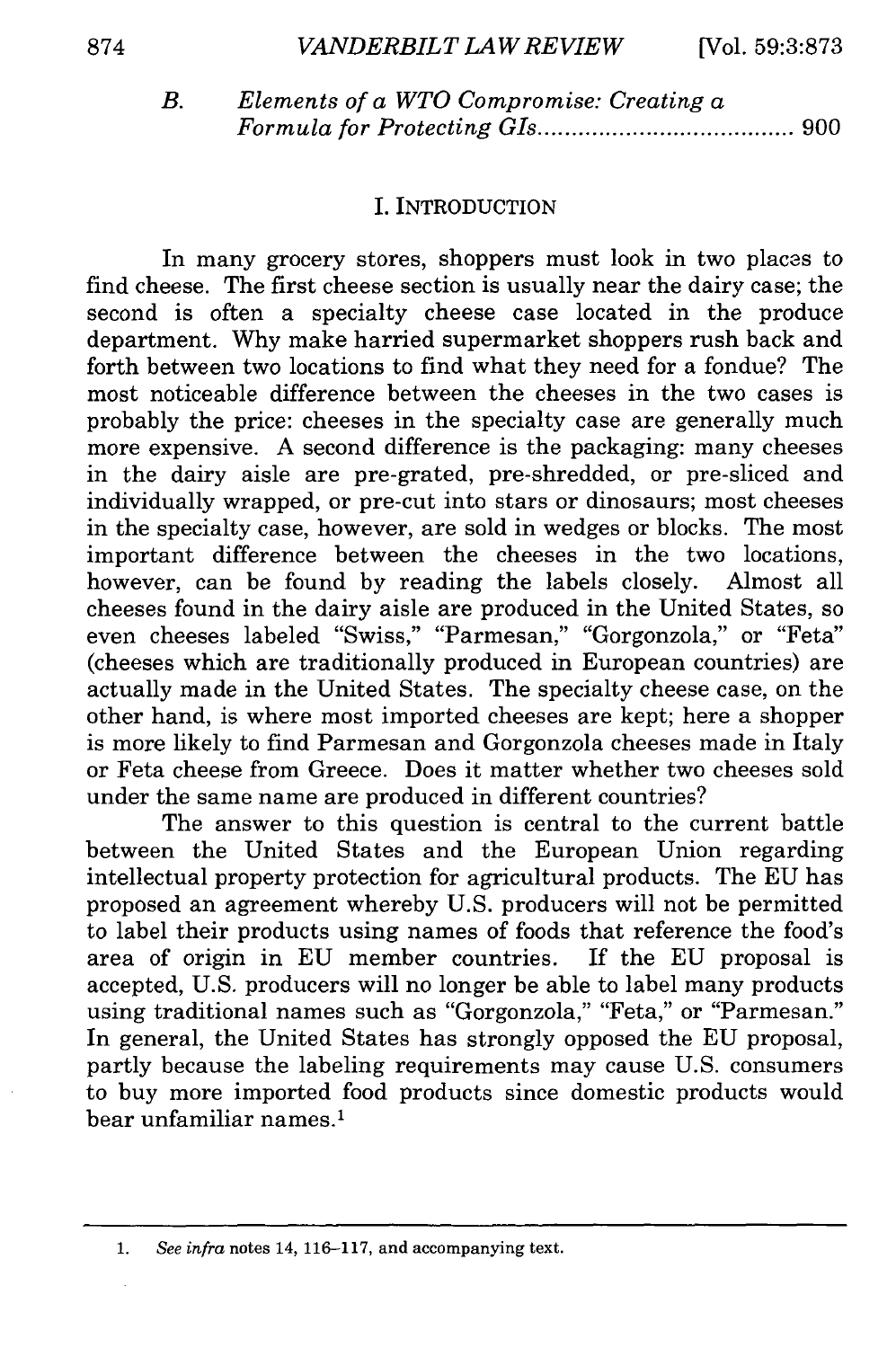In 1992, the EU initiated a program to protect certain food products "historically tied to specific regions of Europe."<sup>2</sup> Under this program, the EU grants "geographical indication" ("GI") protection to foods if they are associated with a specific regional birthplace and have unique production or processing methods which define their character. 3 The list of foods selected for GI protection includes cheeses, cured meats, and other specialty products. 4 The GI protection system is already enforced in EU member countries, but the EU now wants to implement the program in other countries worldwide by means of a World Trade Organization ("WTO") agreement. <sup>5</sup>

The EU's WTO proposal purports to achieve international protection for forty-one products which are considered "most valuable [to EU members] and most commonly pirated" by other countries. $6$ Many countries strongly oppose forfeiting the ability to use the familiar names which have been used to label domestic products for many years, claiming that many of the names at issue have become generic and are thus undeserving of intellectual property protection. <sup>7</sup> They also argue that it would be unfair to preclude the use of certain names after their own producers have spent years producing, marketing, and investing in products under those very names.<sup>8</sup> In addition, countries object to the expected consequences of the EU proposal, which include the expense of naming and re-branding products as well as the possibility that consumers may be confused by renamed items. <sup>9</sup>

Due to vehement opposition by many countries to the EU proposal, the 2003 WTO negotiation attempt regarding international

*4. Id.*

5. *See* Niska, *supra* note 2, at 413-19 (listing the WTO's summary of the EU's proposed agreement).

6. Daniel Schwammenthal & William Echikson, *Europe Asserts Right to Names of 41 Products; On the Eve of Crucial Talks, Move Complicates Efforts to Liberalize World Trade,* WALL ST. J., Aug. 29, 2003, at A6.

7. *See, e.g.,* Stokes, *supra* note 3 (discussing the U.S. opinion that Parmesan cheese is generic because it "describes everything from savory imported varieties [of cheese] to flavorless, mass-produced spaghetti toppings").

**8.** *See* Katherine M. Skiba, *EU Proposal has U.S. Cheesed,* MILWAUKEE J. SENTINEL, Aug. 3, 2003, at 3A (discussing the position that American producers deserve credit for popularizing many European food products).

9. *See id.* (describing how the EU's plan would "seriously disadvantage" U.S. farmers, food processors and distributors, due to the costs of re-branding and consumer confusion in the marketplace).

<sup>2.</sup> Harry N. Niska, Note, *The European Union Trips over the U.S. Constitution: Can the First Amendment Save the Bologna that has a First Name?,* 13 MINN. J. GLOBAL TRADE 413, 413- 16 (2004).

<sup>3.</sup> Bruce Stokes, *Protecting French Cheese and Italian Prosciutto,* 35 NAT'L J. 2556, 2557 (2003).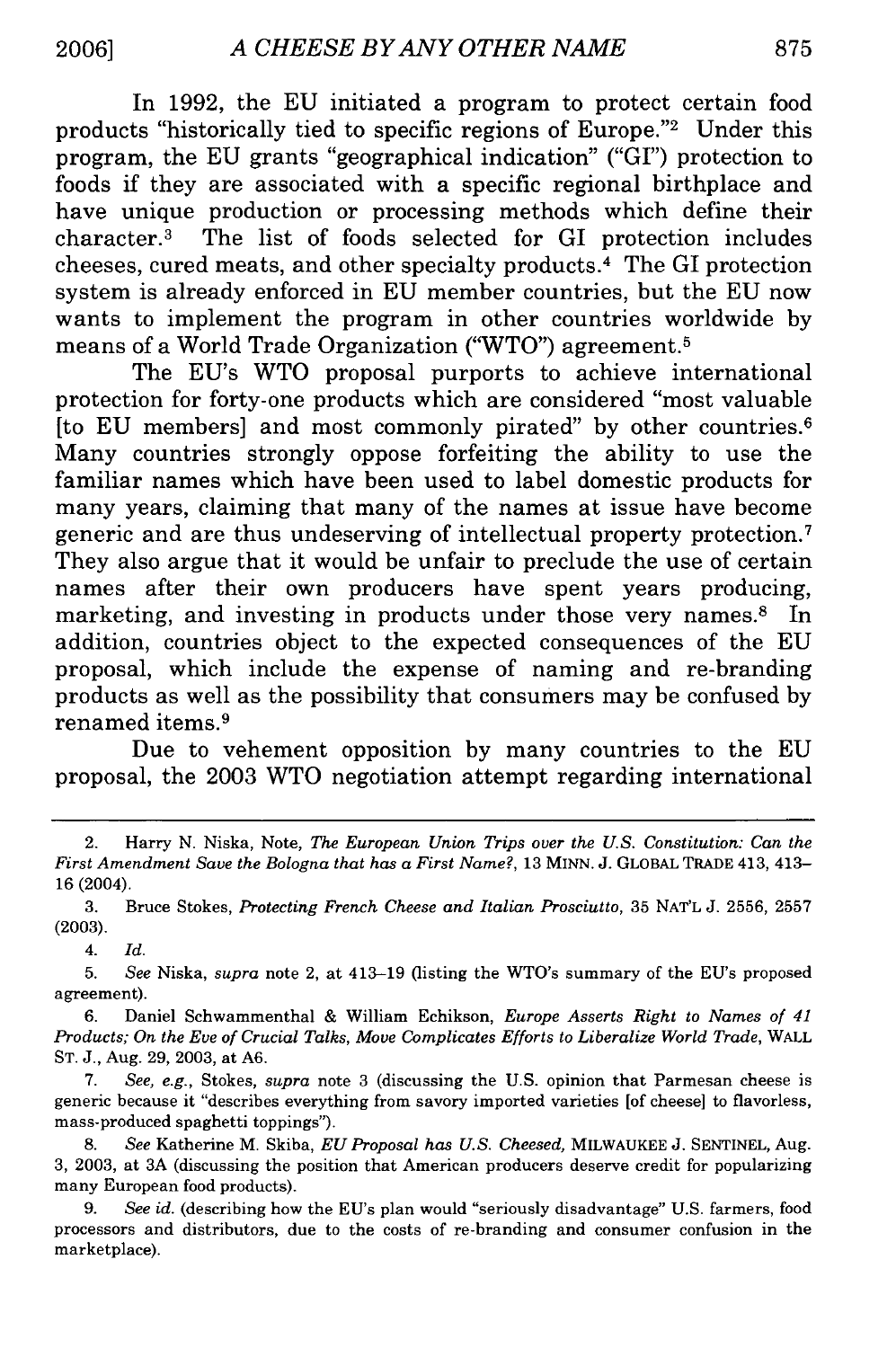GI protection failed miserably. 10 Going forward, the EU is unlikely to accept defeat in its battle to protect some of its most valuable, historical, and well-known agricultural products.<sup>11</sup> Furthermore, since neither side has shown a real interest in compromise, the current "global food fight" will simply continue.<sup>12</sup> The U.S. cheese industry has been one of the most vocal opponents of the EU proposal. This is understandable since most of the products on the EU's list are cheeses, many variations of which are produced in the United States. 13

Many commentators have condoned, explained, and rationalized the U.S. opposition to the EU proposal.<sup>14</sup> The possibility of the United States compromising with the EU concerning GI protection, however, has received little attention, even though such a compromise might actually benefit food producers and consumers in the United States. This Note will concentrate on GI protection of cheeses because these constitute a large portion of the EU's proposed protected foods, and also because the dairy industry has been one of the most vocal opponents of the EU proposal. It will propose a compromise between the United States and the EU for international protection of regional cheeses which includes a means of protecting U.S. cheeses along with a modification of the EU's demands. Part II of this Note will follow the background of the EU's WTO proposal; Part III will describe the history of food intellectual property protection in both the United States and the EU, specifically as applied to cheeses; Part IV will analyze the current U.S. position on the EU's WTO proposal; Part V will offer a solution to GI protection and detail the benefits that the United States would obtain through such an agreement.

**<sup>10.</sup>** Niska, *supra* note 2, at 413-14.

**<sup>11.</sup>** *See id.* at 422 ('The EU... considers their proposals to be important to the future vitality of their agricultural sectors and does not seem likely to abandon the fight.").

<sup>12.</sup> James Cox, *What's in a Name?,* USA TODAY, Sept. 9, 2003, at 1B.

<sup>13.</sup> Some of the cheeses on the EU's list for GI protection include Asiago, Parmigiano Reggiano, Mozzarella, Pecorino Romano, Roquefort, Fontina, Feta, and Manchego. *Id.*

<sup>14.</sup> For examples of articles focusing on U.S. opposition to international GI protection, see Skiba, *supra* note 8; Jeffrey Sparshott, *EU's Name Game No Fun for U.S. Food Producers,* WASH. TIMES, Aug. 29, 2003, at **A01;** Tom Webb, *Wisconsin, Europe Butt Cheeseheads Over Names,* ST. PAUL PIONEER PRESS, Sept. 5, 2003, at **Al.**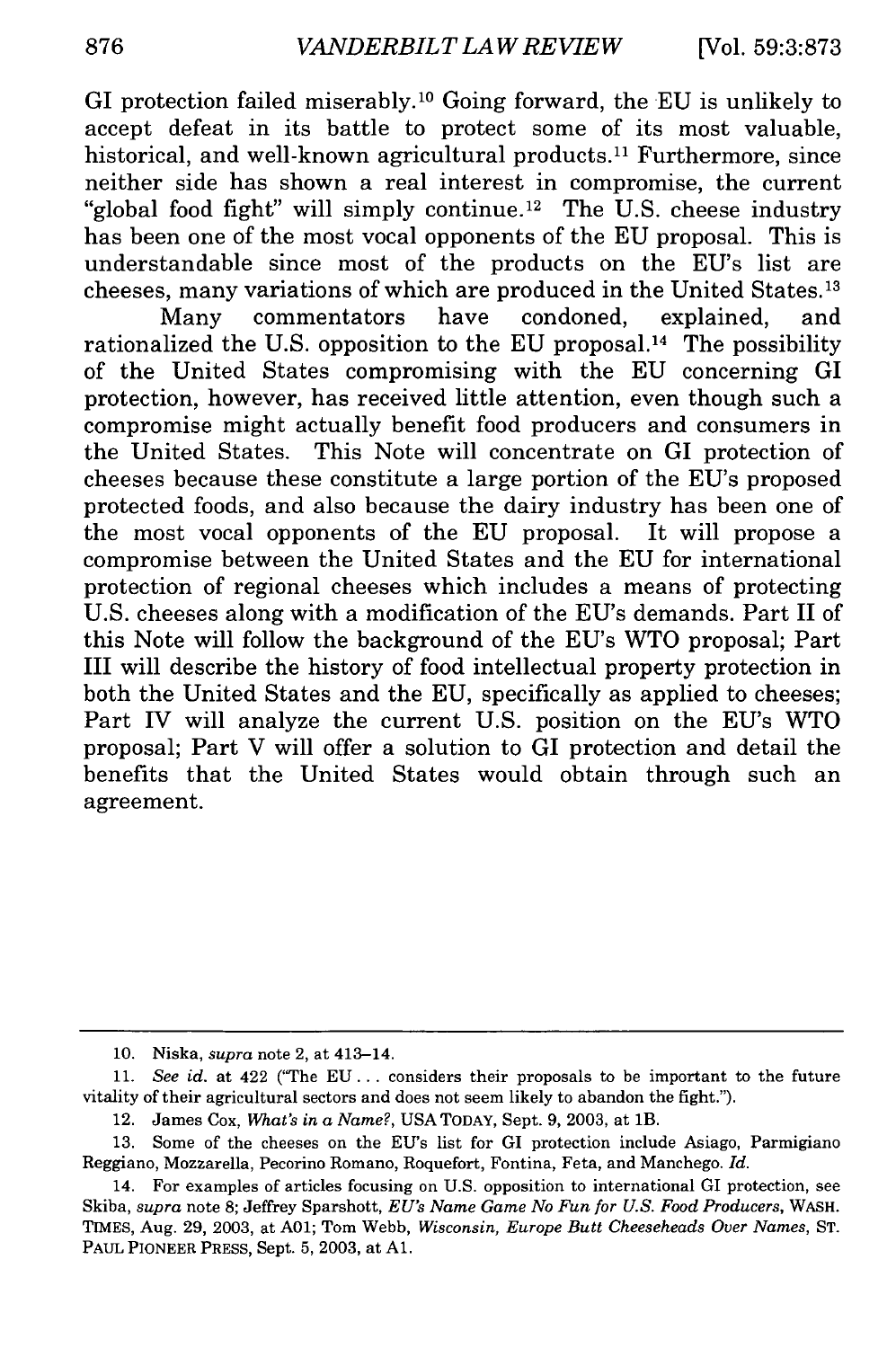#### II. BACKGROUND INFORMATION: DETAILS OF THE EU'S WTO PROPOSAL

#### *A. The WTO and Current GI Protection*

The EU is attempting to gain international protection for its GIs through a WTO agreement. The WTO, the "only global international organization dealing with the rules of trade between nations,"'15 was established on January 1, 1995 to enforce the General Agreement on Tariffs and Trade ("GATT"). 16 Enforcement is accomplished during trade negotiations which are held whenever necessary. 17 Several previous WTO negotiation rounds have addressed the issue of intellectual property protections, and although there have previously been four international agreements addressing GI protection,'8 the EU desires a higher level of protection from WTO member countries.

The most recent WTO agreement to address intellectual property issues is the 1994 Uruguay Round Agreement on Trade-Related Aspects of Intellectual Property Rights ('TRIPS"). TRIPS was "signed with a view towards establishing common international rules for the protection of intellectual property and facilitating settlement of trade disputes between Members over intellectual property rights using the WTO's dispute settlement system."19 Although TRIPS acknowledges GIs by providing protection against the misleading use of these terms, it does not provide absolute GI protection; instead, TRIPS GI protection focuses solely on avoiding misleading consumers. 20

**17.** *Id.*

19. Safro & Keaty, *supra* note 15, at 50.

20. CHRISTOPHER ARUP, THE **NEW** WORLD TRADE ORGANIZATION **AGREEMENTS:** GLOBALIZING LAW THROUGH SERVICES AND INTELLECTUAL PROPERTY 196 (2000).

<sup>15.</sup> Bella I. Safro & Thomas S. Keaty, *What's in a Name? Protection of Well-Known Trademarks Under International and National Law,* 6 TUL. J. TECH. & INTELL. PROP. 33, 36 (2004).

<sup>16.</sup> ALAN RUGMAN, THE END OF GLOBALIZATION: WHY GLOBAL STRATEGY IS A MYTH & How TO PROFIT FROM THE REALITIES OF REGIONAL MARKETS 23 (2001).

<sup>18.</sup> The four previous WTO agreements are the 1883 Paris Convention for the Protection of Industrial Property, the 1891 Madrid Agreement for the Repression of False or Deceptive Indications of Source on Goods, the 1958 Lisbon Agreement for the Protection of Appellations of Origin and their International Registration, and the 1994 Agreement on Trade-Related Aspects of Intellectual Property Rights. Stacy D. Goldberg, Comment, *Who Will Raise the White Flag? The Battle Between the United States and the European Union Over the Protection of Geographical Indications,* 22 U. PA. J. INT'L ECON. L. 107, 111-15 (2001).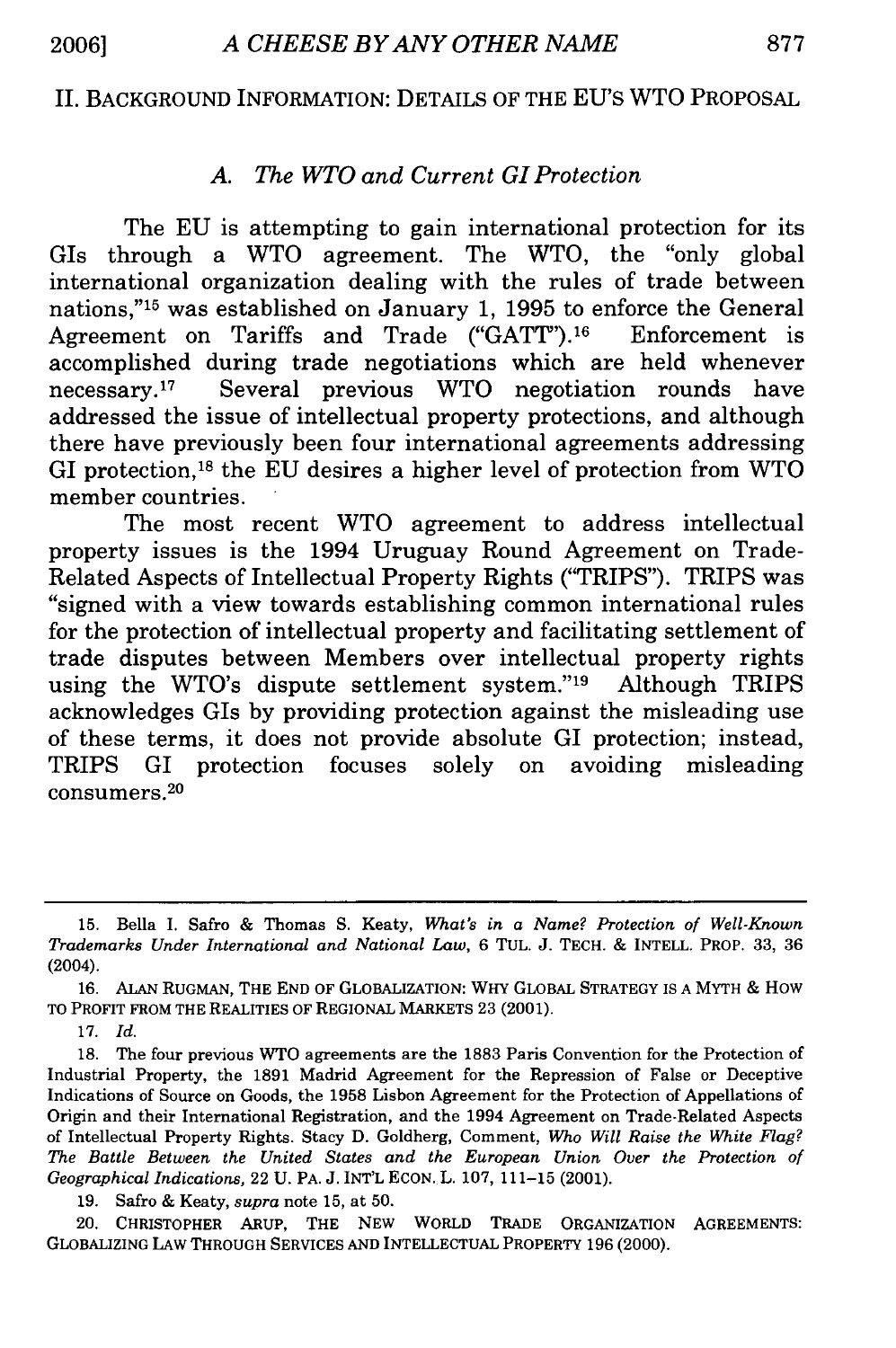#### *B. The EU's Proposed Plan to Protect GIs*

While TRIPS provides relatively little protection for most GIs, it does give additional protection for GIs of wines and spirits. For example, the label "Champagne" can only be used to refer to the sparkling wine produced in the Champagne region of France.<sup>21</sup> The EU now wants to extend this same protection to qualifying regional food items, including cheeses.<sup>22</sup> Under the EU's plan, protection would no longer be based on preventing consumer confusion, as is currently the case under TRIPS; instead, countries would provide protection even if there were no possibility of consumer confusion. <sup>23</sup>

The EU demands for GI protection are far-reaching and comprehensive. First, the EU demands that a GI cannot be used "even if the true origin of the goods is indicated."24 This means that a product could not be labeled "American Feta" or "Roquefort-Made in the U.S.A." Second, a product could not be labeled with a GI even if the "use is accompanied by expressions such as kind, type, style, imitation, or the like."<sup>25</sup> This would prevent the use of labels such as "imitation Asiago" or "Pecorino Romano-style cheese." The EU also wants to prohibit "derivations and Anglicized versions of European names."26 This requirement would mean that the name "Parmesan" could not be applied to cheese, because this word is an Anglicized version of the Italian cheese name "Parmigiano<sup>27</sup> Reggiano." These demands would strengthen the existing protections under TRIPS, which do not prohibit labels including the origin of goods, expressions of similarity, or Anglicized names because they are not deemed to cause consumer confusion.

The first WTO attempt to negotiate the EU's proposal occurred in September of 2003 in Cancun, Mexico.<sup>28</sup> Talks leading up to this round of negotiations involved heated arguments from both the EU and from countries opposing the proposal, and, predictably, the negotiations failed.29 While it appears that there is no chance of an

<sup>21.</sup> *Id.*

<sup>22.</sup> *Id.*

<sup>23.</sup> *Id.*

<sup>24.</sup> *Id.*

<sup>25.</sup> *Id.*

<sup>26.</sup> Cox, *supra* note 12; *see also* Skiba, *supra* note 8 (describing the EU's attempt to "bar the use of translations of... products into any language").

<sup>27.</sup> Skiba, *supra* note 8.

<sup>28.</sup> Niska, *supra* note 2, at 413-14.

<sup>29.</sup> *See id.* at 414 (describing the lack of any progress on the issue of GI protection during the Cancun negotiations).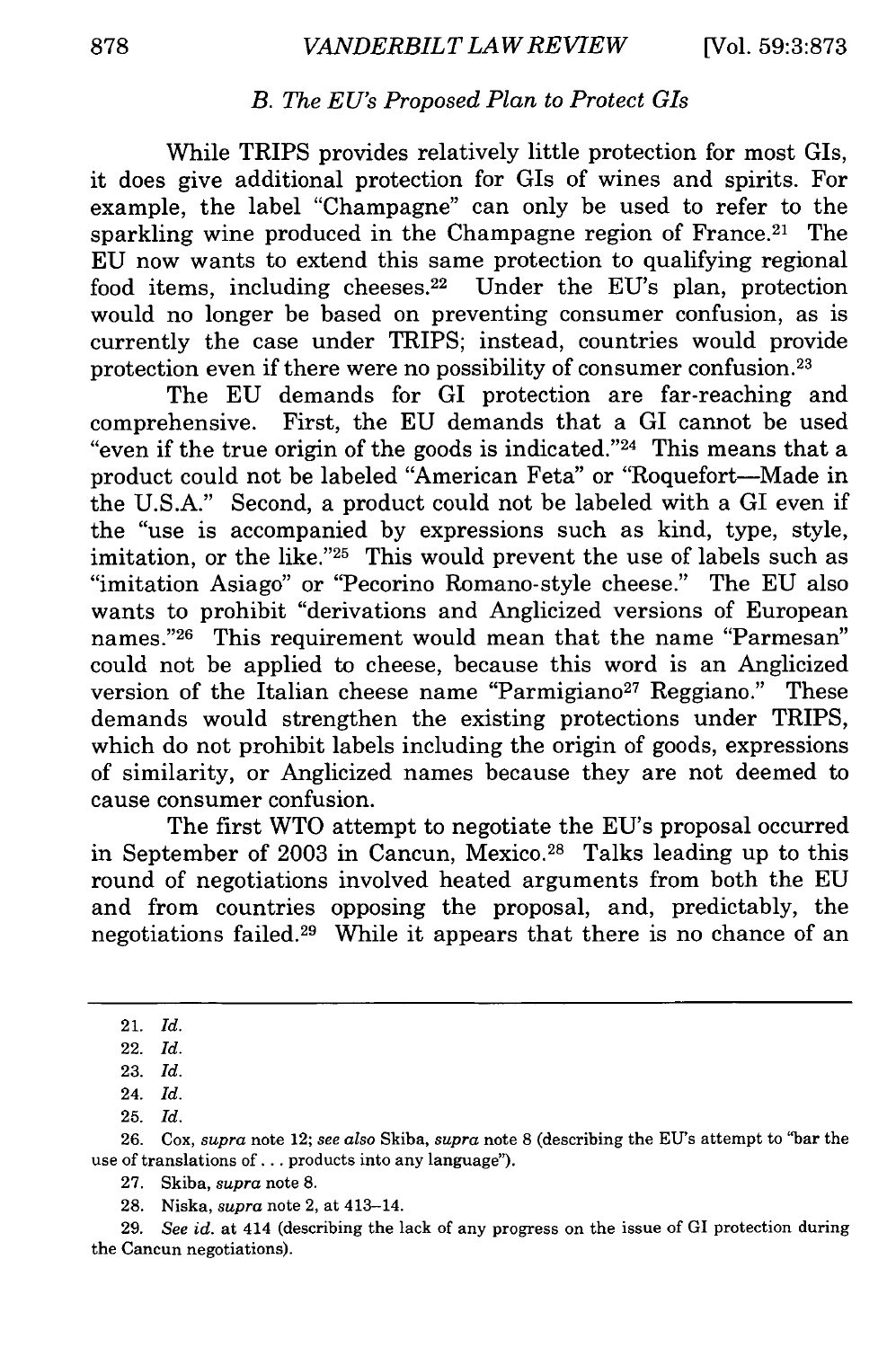agreement on the immediate horizon, 30 it is unlikely that the EU will back down from its position.31 Clearly, a compromise is needed to settle this issue, but, as previously discussed, the United States currently opposes such a compromise. To better understand why the United States so vehemently opposes granting GI protection to EU products and to determine whether a solution is possible, it is helpful to consider both the tradition of food trademark protection and the history of treatment of specialty foods in each region.

#### *C. Geographical Indications: The EU's Choice to Protect Food Intellectual Property*

#### 1. Background Information on EU Food Protection

European countries have traditionally been proactive in protecting specialty foods produced in certain regions. This history of protection is especially discernable in the safeguards European countries have created to protect European cheeses. For example, the Swiss government<sup>32</sup> protects cheesemakers using regional cooperatives; 33 France created the Appellation d'Origine Controllee system to certify the authenticity of certain traditional cheeses;<sup>34</sup> and the British Stilton cheese is protected by copyright. 35 The tradition of protecting geographical indications of cheeses led to the creation of a Western European system of geographical indication protection in 1992.36 To receive protection under this system, a food must have a "specific regional birthplace.., as well as production, processing, or preparation methods unique to that place."37 Because GIs are tied to specific regions, they cannot be bought, sold, or otherwise

35. *Id.* at 14.

37. Stokes, *supra* note 3, at 2557.

<sup>30.</sup> See World Trade Organization, TRIPS: Geographical Indications: Background and the Current Situation, http://www.wto.org/english/tratop\_e/trips\_e/gi\_background\_e.htm (last visited Apr. 30, 2006) ('Members [of the WTO] remain deeply divided, with no agreement in sight, although they are ready to continue discussing the issue" of geographical indications.).

<sup>31.</sup> See Stephanie Bodoni, *GI* Debate Back *on the Agenda,* MANAGING INTELL. PROP., June 1, 2005, at **18** (discussing the EU's firm stance on GI protection).

<sup>32.</sup> Although Switzerland is not a member of the EU, this country's treatment of intellectual property protection of cheeses is an example of such treatment in other European countries and is therefore helpful to consider.

<sup>33.</sup> JUDY RIDGWAY, THE CHEESE COMPANION: THE CONNOISSEUR'S GUIDE **18** (Rosie Hankin ed., 1999).

<sup>34.</sup> *Id.* at 11.

<sup>36.</sup> Jason Stein, *Switzerland's Cheesemakers Try to Roll with Global Punches: One Company Combined Old World Methods with Cheaper American Milk,* WIS. ST. J., Sept. 21, 2003, at **Al.**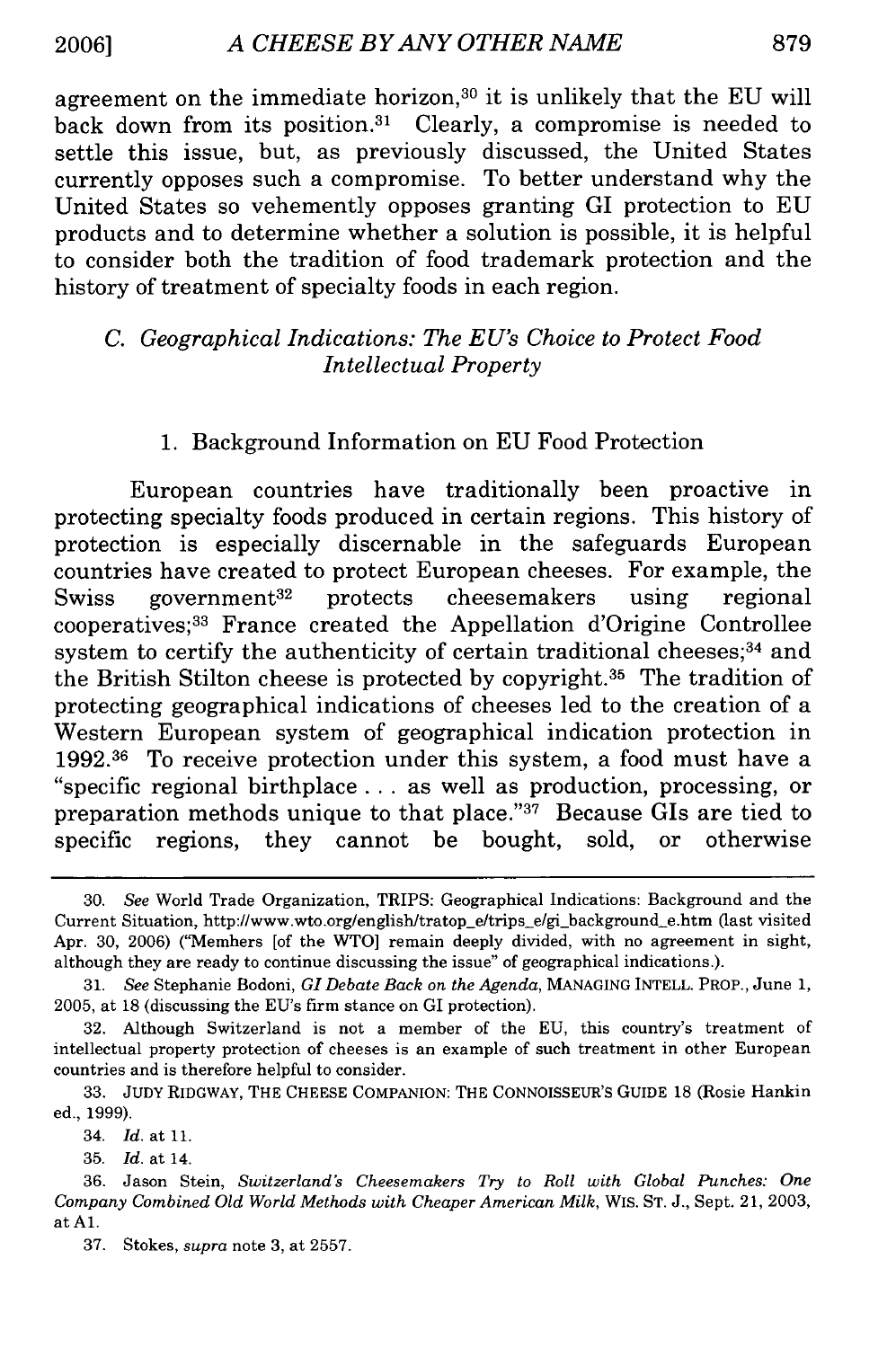transferred; 38 therefore, GI protection essentially gives a region a strict monopoly over a food's traditional name. Despite the protection given to regional specialty items in EU countries, however, there are large gaps in the protection accorded to them by other countries throughout the world. The EU's GI proposal is an attempt to extend GI protection for its products to other countries.

#### 2. Why the WTO is the EU's Chosen Forum

The EU has chosen to seek protection for its regional food items through a WTO agreement because this type of agreement is the most efficient and comprehensive way to ensure protection in the largest numbers of countries. There are, however, other ways that the EU could ensure protection of food names. One method of protection is forming trade agreements with individual countries for specific products. This method has been used to protect some cheeses, including Stilton and Parmigiano Reggiano. Stilton, a British cheese, is protected by the Stilton Cheesemakers' Association, which owns a copyright for the cheese.<sup>39</sup> Therefore, in countries that recognize British copyrights, the Association controls the use of the name "Stilton." Parmigiano Reggiano is similarly protected worldwide through the support of an Italian certification organization. <sup>40</sup>

While food intellectual property protection can be achieved for individual products through trade agreements on a country-by-country basis, this method of protection is not feasible for many cheeses. Individualized protection requires the creation of a certification organization, or some other backing group, which is very expensive. Many producers of regional specialty cheeses do not have the resources necessary to fund such an organization. Furthermore, the number of producers of some cheeses is too small to support the creation of a group to lobby for trade agreement or copyright protection. Because country-by-country protection is so difficult to obtain, only the most well-known and popular cheeses are currently protected in this manner. In contrast, the WTO proposal for GI protection could apply to any selected cheese, regardless of the cheese's popularity or the resources of the cheese's producers.

**<sup>38.</sup>** *Id.*

**<sup>39.</sup>** *Id.*

<sup>40.</sup> Skiba, *supra* note **8.**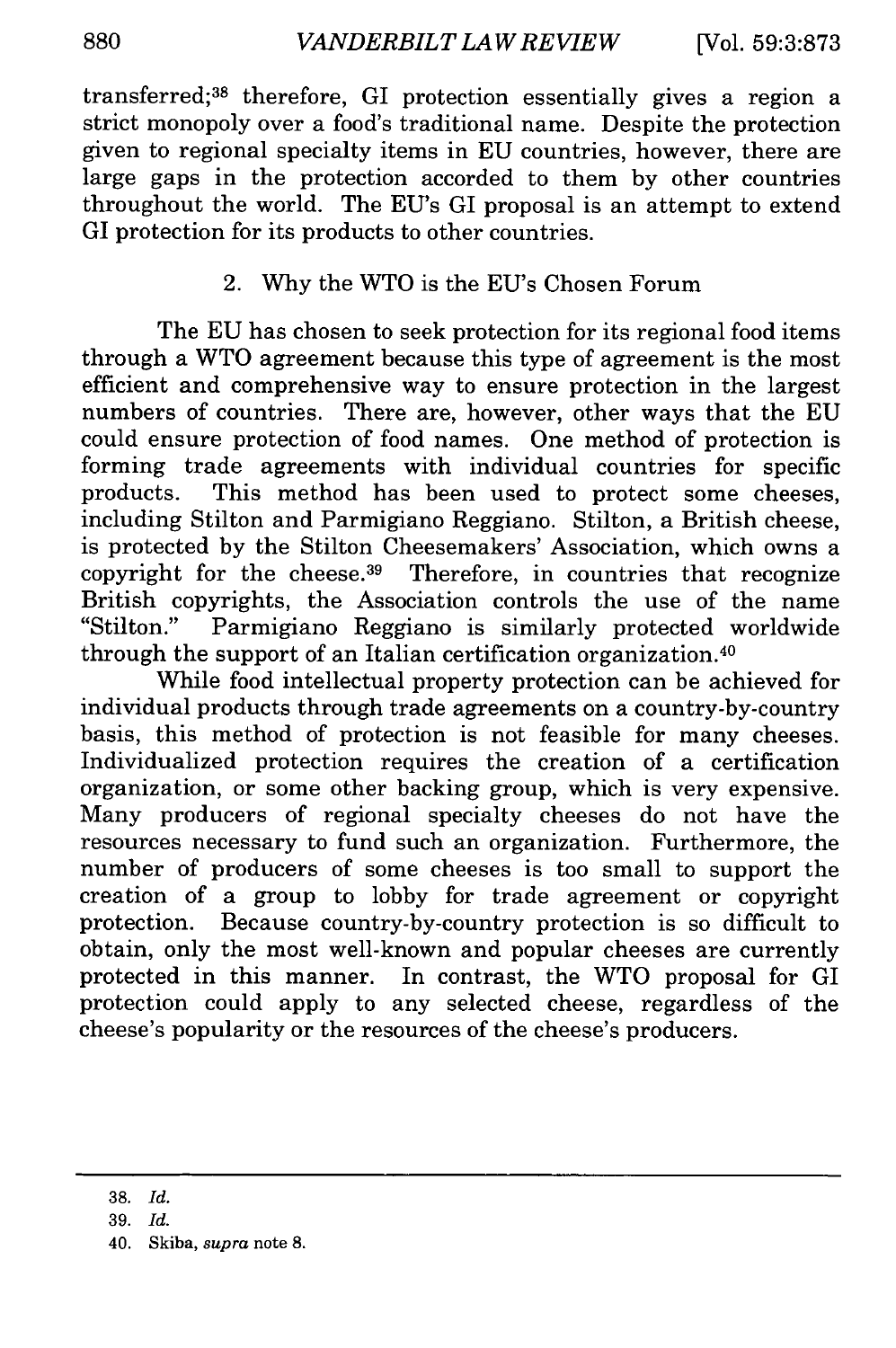#### III. THE NEED TO PROTECT THE INTEGRITY OF CHEESE

Governments must consciously decide to protect small cheese producers. To many Americans, however, it makes little sense to limit production of cheese when doing so will make the cheese more expensive.<sup>41</sup> Furthermore, "[m]ost American consumers are blissfully ignorant of the way in which... geographical indications express complex linkages between the territorial origins of food products and the human contribution to their refinement." $42$  Even more confusing to some Americans is that the EU's objective of ensuring the continued existence of its own specialty cheese producers through a monopoly over many of the world's traditional cheeses' appellations seems much like protectionism. 43 Although the United States would not accept the EU proposal if it were based strictly on protectionism, there are other, more palatable, objectives behind GI protection: preserving the integrity of traditional specialty cheeses and protecting cheese consumers.

The character of a cheese may be greatly affected by both the method and location of its production. 44 Therefore, small-scale and regional production of cheeses more effectively ensures the integrity or quality of the cheese than does large-scale or foreign production. <sup>45</sup> According to one cheese industry publication, "The edge that European cheeses have over American cheeses (or any New World cheeses for that matter) is hundreds of years of tradition, resulting in cheeses that are indelibly linked to their place of origin or certain methods of production that distinguish them from all others."46

<sup>41.</sup> *See* Jim Chen, *A Sober Second Look at Appellations of Origin: How the United States Will Crash France's Wine and Cheese Party,* 5 MINN. J. GLOBAL TRADE 29, 60 (1996) ("In a predominantly Protestant country whose notions of food quality embrace neither 'service' nor 'satisfaction,' whose signature cheese is a bland corruption of English cheddar and Colby, [protection of European cheeses] is a hard sell, both legally and commercially.").

<sup>42.</sup> *Id.*

<sup>43.</sup> Jim Eagles, *It's Time to Fight Fire with Fire,* NEW ZEALAND HERALD, Aug. 19, 2003 (acknowledging that it is difficult to believe that the EU's GI proposal is not "just another insidious form of trade protection").

<sup>44.</sup> *See* Goldberg, *supra* note **18,** at 108 (noting that one objective of GI protection is to ensure quality and origin); *see also* Sparshott, *supra* note 14 ("A well-established link to the territories where [cheeses] are produced is an essential part of the value for many agricultural products.").

<sup>45. &</sup>quot;Foreign" production can refer to either a product made in a non-originating country, or to production anywhere outside of the region for which the product is named and where the product originated.

<sup>46.</sup> James Mellgren, *Cheese Series III: Protecting Tradition,* GOURMET RETAILER, Oct. 1, 2004, at 36-39.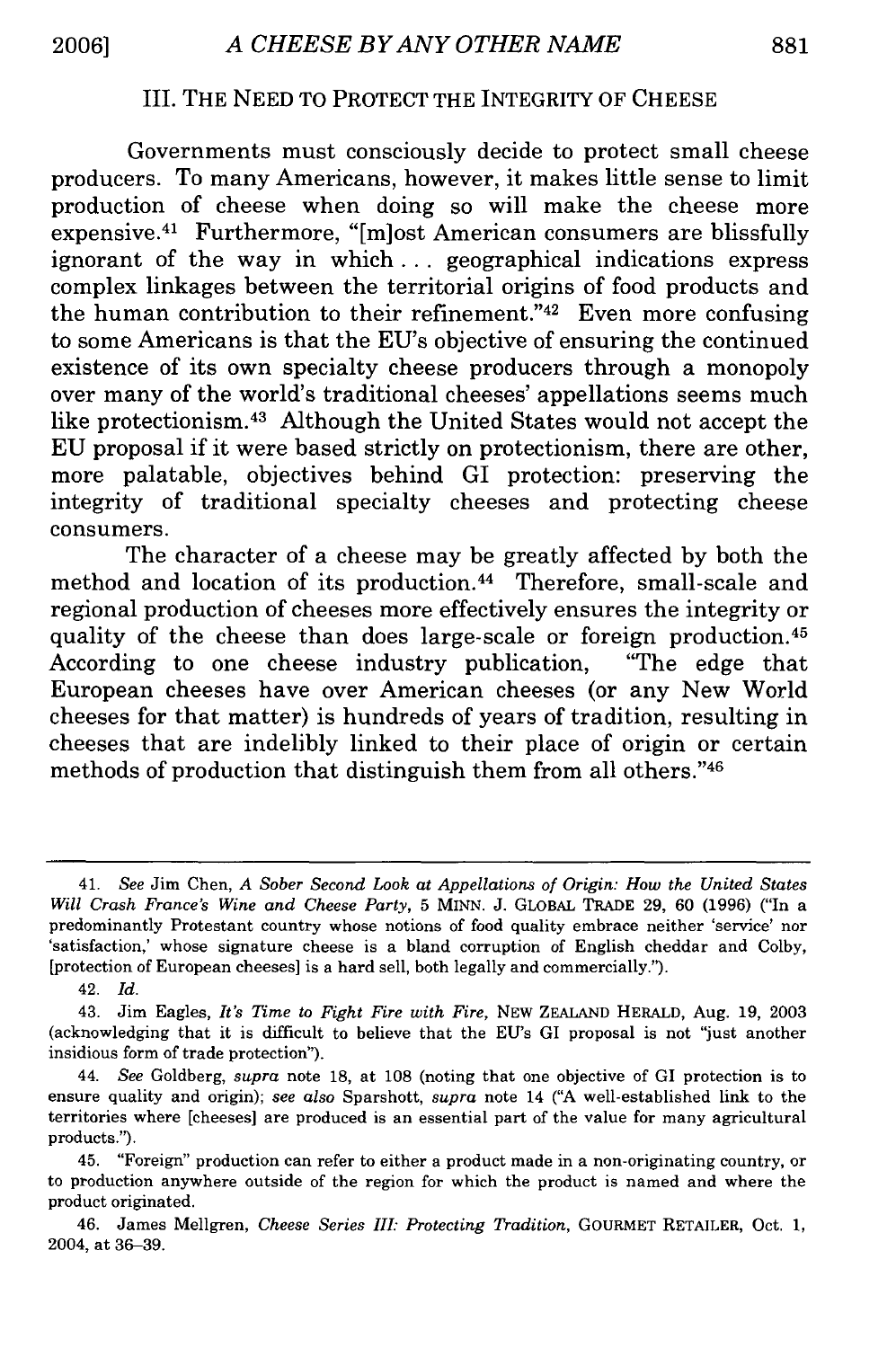#### *A. Method of Production*

In the past, cheese had to be made in small batches because producers used milk from their own farms or from nearby dairies.<sup>47</sup> Milk from several different sources could not be easily combined because of sanitation concerns; therefore, producers in different locations naturally developed different processes and techniques.<sup>48</sup> The necessity of small-batch production of cheese is one of the factors that led to different varieties of cheese being produced in different regions of the world.

The advent of the pasteurization of milk in 1886 drastically changed the landscape of cheese production as large-scale production was possible for the first time. Because of pasteurization, "[m]ilk from different locations and different herds could be mixed together to achieve a standardized product and the risk of fault-producing organisms was cut right back."49 As a result, over the past one hundred years, large factories have accounted for more and more of the world's cheese production.<sup>50</sup> Small producers, however, have been unable to compete with these factories that can produce cheese on a larger scale and for a cheaper price.<sup>51</sup>

However, the use of pasteurized milk in cheese also represents the most significant way that large-scale production affects the characteristics of a cheese.<sup>52</sup> Pasteurization allows for the mixing of milk from different sources, as well as for easier control of harmful bacteria that can interrupt the cheesemaking process.<sup>53</sup> Yet most traditional cheese varieties were developed well before the invention of pasteurization; thus a plausible argument can be made that the pasteurized version of a cheese traditionally made with unpasteurized milk is an entirely different product from the original. Therefore, most factory-made cheeses could be considered a different type of cheese altogether from cheeses produced using raw milk. Indeed, "[miost cheese connoisseurs believe that the contrast between cheese made from unpasteurized milk and pasteurized milk is like the difference between fine wine and regular table wine."<sup>54</sup>

50. *Id.*

<sup>47.</sup> RIDGWAY, *supra* note 33, at 24.

<sup>48.</sup> *Id.*

<sup>49.</sup> *Id.*

<sup>51.</sup> *Id.* ("Cheesemakers in many countries have copied the world's most successful cheeses and are mass-producing them on a very large scale.").

<sup>52.</sup> *Id.* at 24.

<sup>53.</sup> *Id.* at 9.

<sup>54.</sup> *Id.* at 25.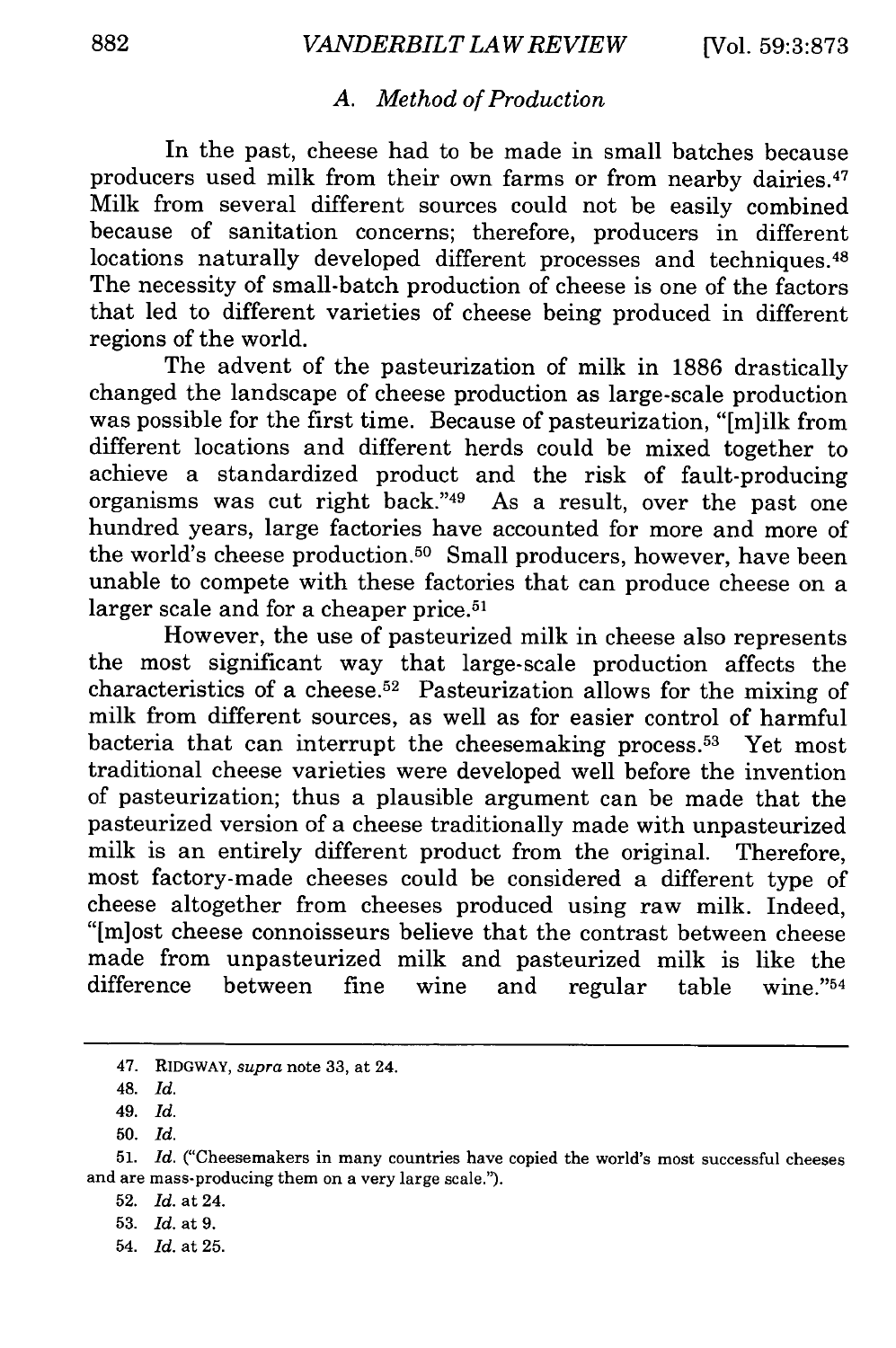Unfortunately, while pasteurization has allowed mass-producers to copy many of the world's most popular cheeses by standardizing and simplifying their production, the "result has been a down-grading of the individuality and quality of cheese generally."<sup>55</sup>

Furthermore, cheese made from pasteurized milk is more standardized than raw-milk cheese, resulting in a more uniform product largely "devoid of any real character."56 This may be, as some argue, because "pasteurization inactivates the natural enzymes in... milk which **...** normally help the final flavor of the cheese to develop." $57$  In addition, because pasteurization allows for the mixing of milks from many different sources-due to the minimized bacterial concerns--one of the prominent qualities of farmhouse cheeses is destroyed: the producers' careful selection of the type and qualities of milk used for individual cheeses.58

The EU argument, therefore, is that some cheeses are so altered by the process of pasteurization and other aspects of the largescale manufacturing process that such cheeses should not be labeled under their traditional names; doing so compromises both the reputation of the traditional cheese and the consumer's expectation and enjoyment of the product.<sup>59</sup> The cheese market in Great Britain provides an example of the way that mass-produced, pasteurized cheese can affect a country's cheese production. Following the advent of pasteurization, most traditionally-made cheeses were gradually replaced with factory-made substitutes; the result was that almost all British cheeses came to be considered "at best mediocre and at worst simply bad."<sup>60</sup>

59. *See, e.g.,* Stokes, *supra* note 3, at 2557 (describing how, under the GI system, foods are given protection if they are associated with a specific regional birthplace and have unique production or processing methods which define the character of the foods).

60. RIDGWAY, *supra* note 33, at 15. *But see id.* (describing the recent revival of high quality British farmhouse cheeses).

<sup>55.</sup> *Id.* at 9.

<sup>56.</sup> *Id.* at 25.

<sup>57.</sup> *Id.*

<sup>58.</sup> *See id.* at 26 ("Different breeds of cattle produce very differently flavored milk. The food the animal has been eating, the soil on which its pasture is growing, and even the weather on the day the animal is milked all affect the milk itself. Milk produced toward the end of the milking is higher in fats than that at the beginning and there is also a difference between morning and evening milk. Summer milk is reputed to produce better cheese because it tends to be richer than winter milk. The small cheesemaker will take all these factors into account when making cheese.").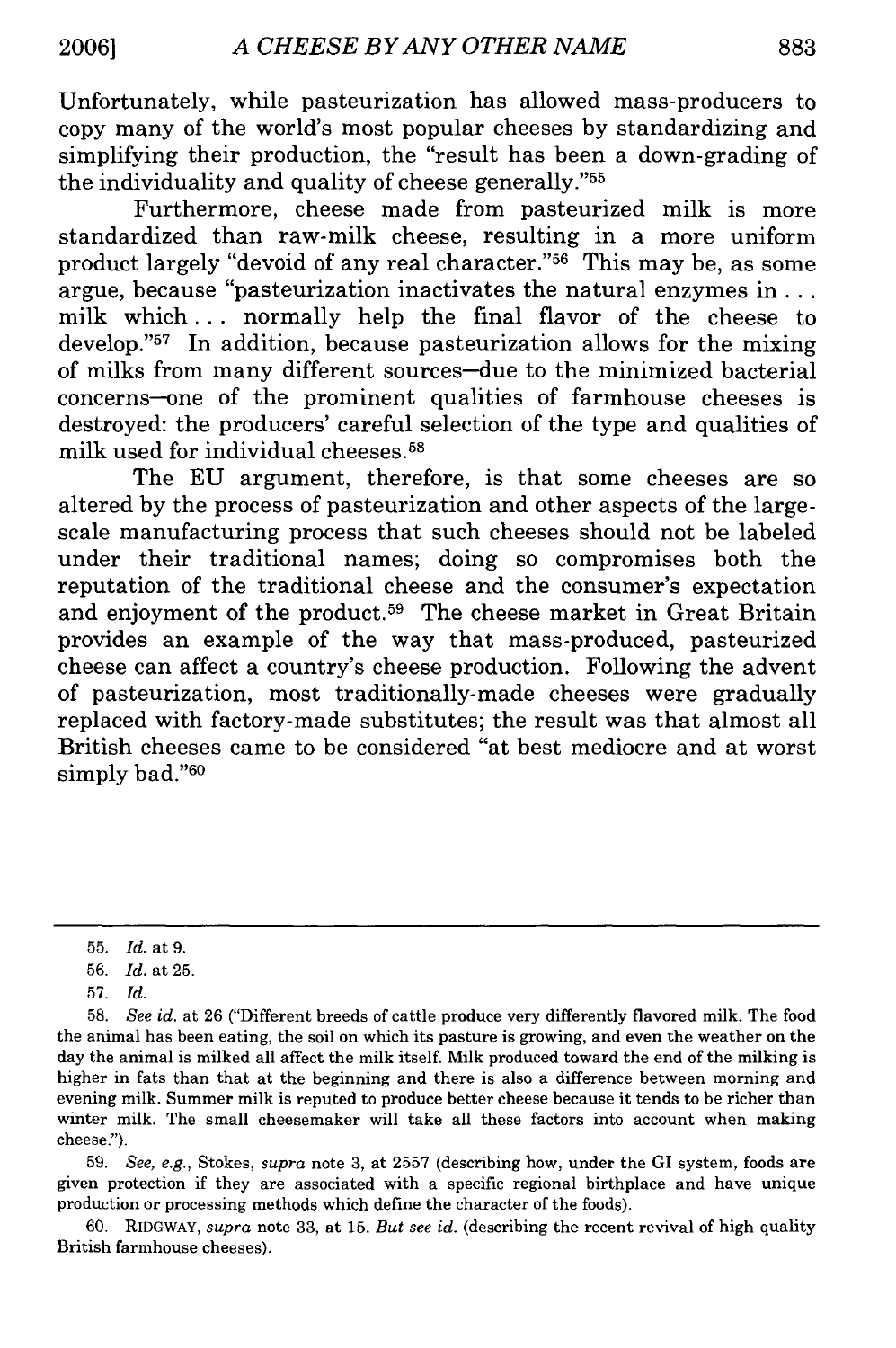#### *B. Region of Production*

Another reason that the EU wishes to protect geographical indications of cheeses is that, even if all traditional production specifications are followed, certain cheeses possess characteristics that cannot be reproduced outside of the region from which the cheese originated. "The idea of terroir, a term borrowed from the world of French winemaking, applies more directly to many of the cheeses and other products of Europe than it does to American cheeses."<sup>61</sup> Many factors contribute to the flavor, texture, and quality of a cheese, including the climate, the soil, what the milk-producing animals eat, the seasons, and the ways cheeses are stored.62 Because of the unique contributions of original growing regions, many cheeses that are not produced in the traditional regions differ significantly in taste, appearance, and texture from the original versions.

Some consider the claim that region and production methods actually and substantially affect a cheese to be only the "romantic notion of a few misguided food writers, or just marketing hype."63 Yet, even ancient "Romans recognized that cheese, like wine, is influenced by the soil and climate."64 Indeed, "[e]ven the smallest change in the cheesemaking process will influence the final outcome" of the cheese. <sup>65</sup> Therefore, the objective of protecting the integrity of regional varieties of cheeses can also be considered necessary to protect the very existence of many types of cheeses. Without a concentrated effort to make sure that traditional cheeses are produced according to strict specifications, a likely future scenario could be the eventual loss of many cheeses as they are replaced by factory substitutes.

The following examples demonstrate the extent to which regional and production factors actually contribute to the final cheese

Greg O'Byrne, *Wine Matters: When it Comes to Wine, Origins are as Important as Pedigree,* THE **SANTA** FE NEW MEXICAN, Oct. 6, 2004, at C-2.

<sup>61.</sup> Mellgren, *supra* note 46.

<sup>[</sup>Terroir is a much-discussed term for the total natural environment of any viticultural site. No precise English equivalent exists for this quintessentially French term. Major components of terroir are soil.., and local topography, together with their interactions with each other and with macroclimate. . . The holistic combination of all of these is held to give each site its own unique terroir.

<sup>62.</sup> RIDGWAY, *supra* note 33, at 61, 182; *see also id.* at 78 (describing the production of the Spanish cheese Cabrales, the distinctive characteristics of which are in part due to its maturation in "caves which are aired by cold, damp, and salty winds blowing up from the Bay of Biscay").

**<sup>63.</sup>** JULIET HARBUTT, CHEESE: A COMPLETE GUIDE TO OVER **300** CHEESES OF DISTINCTION 110(1999).

<sup>64.</sup> *Id.*

<sup>65.</sup> *Id.*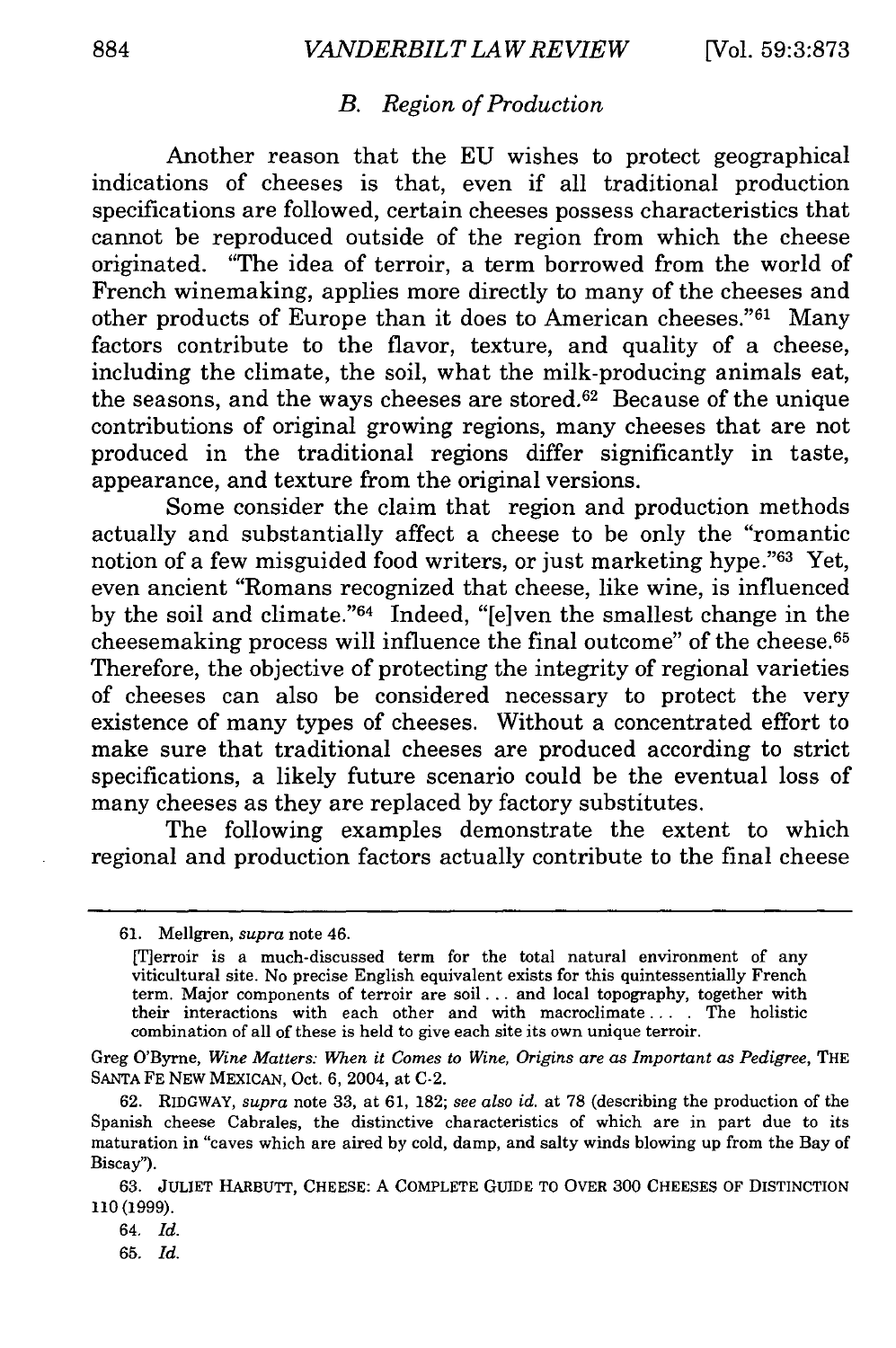product. While foreign-produced cheeses are not necessarily inferior or "bad," they are definitely quite different from the original versions, and for many cheeses, there can simply be no real comparison between the traditional cheese and the copy. <sup>66</sup>

#### *C. Well-known Cheeses and Their Geographical Identifications*

True Parmigiano Reggiano is an Italian cheese produced in the province of Emilia Romagno.<sup>67</sup> Parmigiano Reggiano's aroma is "full of sharply defined raisins and dried fruit with wine"; the "flavor is wonderfully full and fruity with a salty tang."<sup>68</sup> Some other characteristics of this cheese include "crunchy casein crystals and a lingering aftertaste."69 The distinctive attributes of the cheese are due to strict adherence to the twelfth-century production methods, even to the diet of the cows that produce the milk.70 In contrast to the traditional version of this cheese, generic Parmesans<sup>71</sup> are produced "in huge mechanized plants at the expense of the extraordinary flavour and character of authentic Parmigiano."<sup>72</sup> This "parmesan" is often sold pre-shredded in cardboard or plastic tubs and bears little similarity to Parmigiano Reggiano.<sup>73</sup>

There are also significant differences between the Italian and American versions of another traditional Italian cheese, Asiago. The "American variety **...** is considerably sharper" than the Italian, is aged for a shorter period of time, and "does not exhibit the Italian one's proliferation of tiny apertures, featuring instead a smooth, usually hole-less interior."74

Cheddar is one of the most-copied cheeses in the world. Although Cheddar is not one of the cheeses on the EU's list of GIs to be protected, it still provides a helpful example of how a traditional European cheese is changed when it is produced in a foreign country.

69. *Id.*

- 71. Parmesan is the anglicized version of"Parmigiano."
- 72. HARBUTT, *supra* note 63, at 110.
- 73. RIDGWAY, *supra* note 33, at 176.
- 74. STEVEN JENKINS, CHEESE PRIMER 368 (1996).

<sup>66.</sup> Although some cheeses lose many of their defining characteristics when produced outside of their originating regions, others have been duplicated successfully; some experts deem that these copies are equal to the original cheeses, sometimes with only slight variation. *See, e.g.,* RIDGWAY, *supra* note 33, at 55 (describing good versions of Asiago cheese made in the U.S. by BelGioioso Auricchio Cheese Inc. of Wisconsin and the Vella Cheese Company of California).

<sup>67.</sup> *Id.* at 174.

<sup>68.</sup> *Id.*

<sup>70.</sup> HARBUTT, *supra* note 63, at 110 (noting that milk to produce Parmigiano Reggiano is obtained from cows that eat "no silage or turnips, only fresh grass, hay or alfalfa").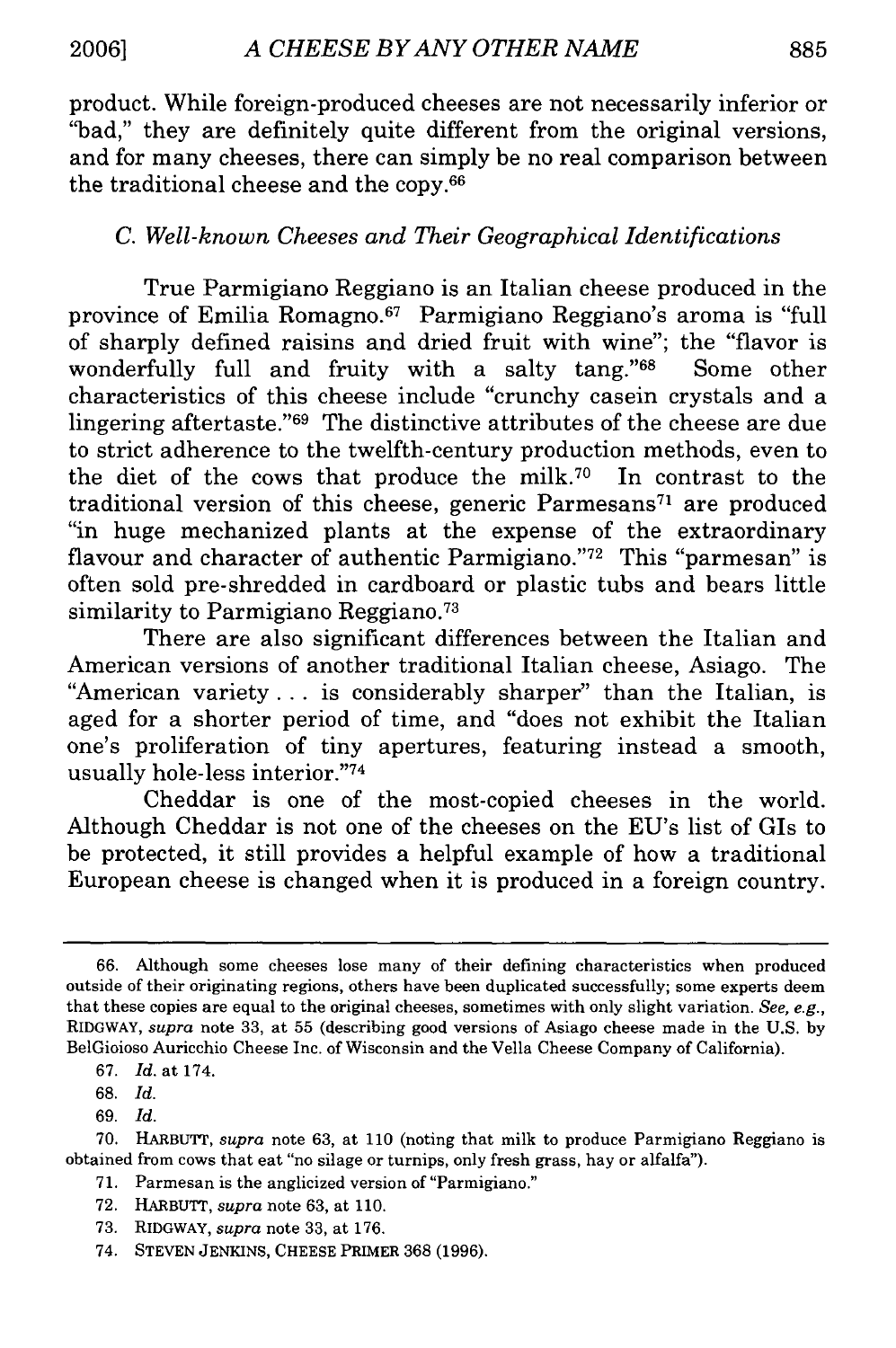Cheddar originated in Great Britain and is produced by a process called cheddaring.<sup>75</sup> Although this same process is used to create American versions of Cheddar, "there are enormous differences between factory-made American versions and authentic English farmhouse Cheddar" including color, taste, and texture. <sup>76</sup>

A fourth example of an original variety of cheese that is significantly different from its foreign-made version is the Italian cheese Gorgonzola, traditionally produced in the Lombardy region of Italy.77 Traditional Italian Gorgonzola is a "soft-textured, beige cheese with profuse greenish-blue striations."78 Gorgonzola produced in the U.S., on the other hand, "has little, in terms of flavor and texture, in common with Italian Gorgonzola... [being] a crumbly, white cheese with blue striations."<sup>79</sup> Foreign-produced Gorgonzola, then, not only tastes differently from the traditional version, but also has a different appearance altogether.

Finally, still another Italian cheese, Mozzarella, varies considerably from the American version. Italian Mozzarella is a tender, nutty cheese with a milky-sweet flavor and a springy texture.<sup>80</sup> The "American version is much denser, drier, less perishable," and does not have the same nutty, sweet flavor.<sup>81</sup> Even more, the Italian version is usually sold in small ovals and is packaged in whey to preserve its moisture and texture; American-made Mozzarella is sold in rectangular blocks and is often packaged quite differently from its Italian counterpart.<sup>82</sup>

While not all of the above cheeses are included on the EU's proposed list of forty-one products to protect, these examples are useful demonstrations of how the characteristics of a cheese can vary drastically depending on the production methods used and the region

79. *Id.*

81. *Id.*

<sup>75.</sup> *Id.* at 371. The traditional cheddaring process involes stacking large blocks of curd into piles and then rotating the blocks to ensure even pressure. Laura Mason, *In the Hills and Dales of Somerset,* THE INTERNATIONAL HERALD OF TASTE, Jan. 2003, *available at* http://www.slowfood.com/img\_sito/riviste/slowark/EN/38/somerset.html. "Cheddaring changes the curd because the stacking of the blocks physically presses out whey, but the most significant changes are chemical. Acidity rises during cheddaring as the lactic bacteria consume lactose sugar and release lactic acid, causing casein protein molecules to lengthen and bind together into stringy filaments. This increased acidity also helps give the final cheese its natural tang." *Id.*

<sup>76.</sup> *Id. See also* Mason, *supra* note 75 ("While industrial cheddaring produces a slightly sticky cheese with a gummy texture, hand-cheddared cheeses have a fine, flaky texture that breaks into large mica-like shards.").

<sup>77.</sup> *Id.* at 374.

<sup>78.</sup> *Id.*

<sup>80.</sup> *Id.* at 377.

<sup>82.</sup> RIDGWAY, *supra* note 33, at 168.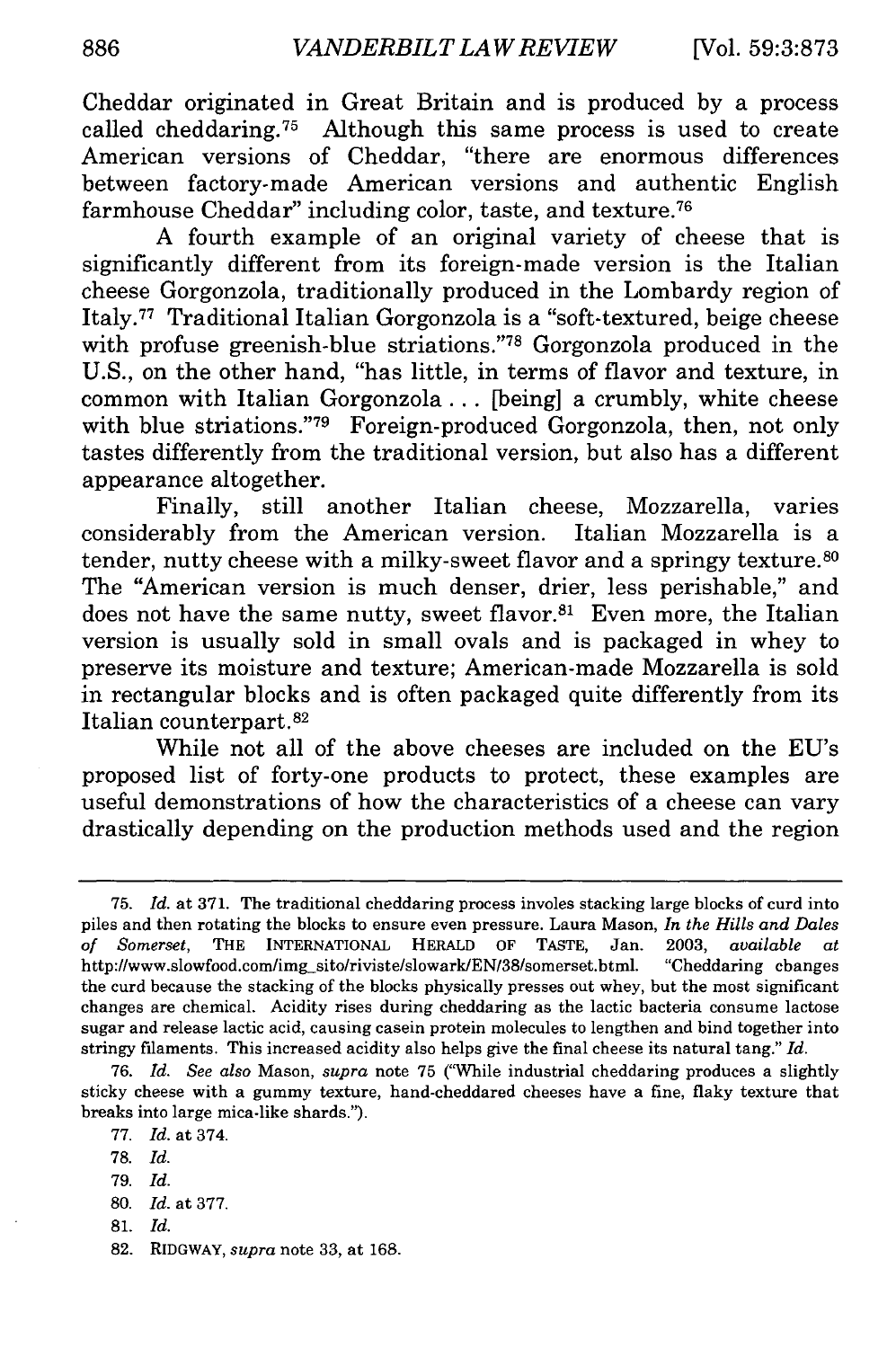**2006]**

887

where the cheese is produced. Many, although not all, of the cheeses on the EU's proposed list are subject to these differences. Thus, the protection of traditional production regions and processing techniques is necessary to preserve qualities inherent in European specialty cheeses.

#### *D. Current U.S. Protection of Intellectual Property Rights in Cheese*

#### 1. Major Differences in U.S. and EU IP Protection

The origin of the controversy of the EU's WTO proposal stems from the different ways the United States and the EU approach intellectual property protection for food, as well as the difference in their views on specialty cheeses. Indeed, the differences are deeplyrooted: the theories behind the U.S. common law and European intellectual property systems are worlds apart. The intellectual property protection system in the United States is primarily driven by an economic philosophy that gives inventors an incentive to create by allowing them to gain financial rewards by protecting their works.<sup>83</sup> Conversely, continental European intellectual property emphasizes natural rights and the "importance of reputation and noneconomic aspects of intellectual property." $84$  While this may explain the different positions taken by the United States and the EU on the issue of intellectual property protection of cheeses, the existence of international trade creates a need to bring the two approaches to a consensus.

#### 2. Trademarks: The U.S. Choice for Food Protection

The United States employs a national trademark system to protect unique goods, including foods.<sup>85</sup> Under U.S. trademark law, a trademark may be "any word, name, symbol, or device or any combination thereof... used by a person **...** to identify and distinguish his or her goods... from those manufactured or sold by others and to indicate the source of the goods."<sup>86</sup> Congress enacted the

<sup>83.</sup> *See* ROBERT P. MERGES **ET** AL., **INTELLECTUAL** PROPERTY IN THE NEW **TECHNOLOGICAL** AGE 11 (3d ed. 2003) ("[B]oth the United States Constitution and judicial decisions seem to acknowledge the primacy of incentive theory in justifying intellectual property.").

<sup>84.</sup> *Id.* at 5.

<sup>85.</sup> *See* Goldberg, *supra* note 18, at 136-37 ("Rather than protect exclusive rights to geographic regions, the United States, through its system of trademarks, provides protection for a unique product or good that is distinguishable from those manufactured or sold by others.").

<sup>86. 15</sup> U.S.C. § 1127 (2006).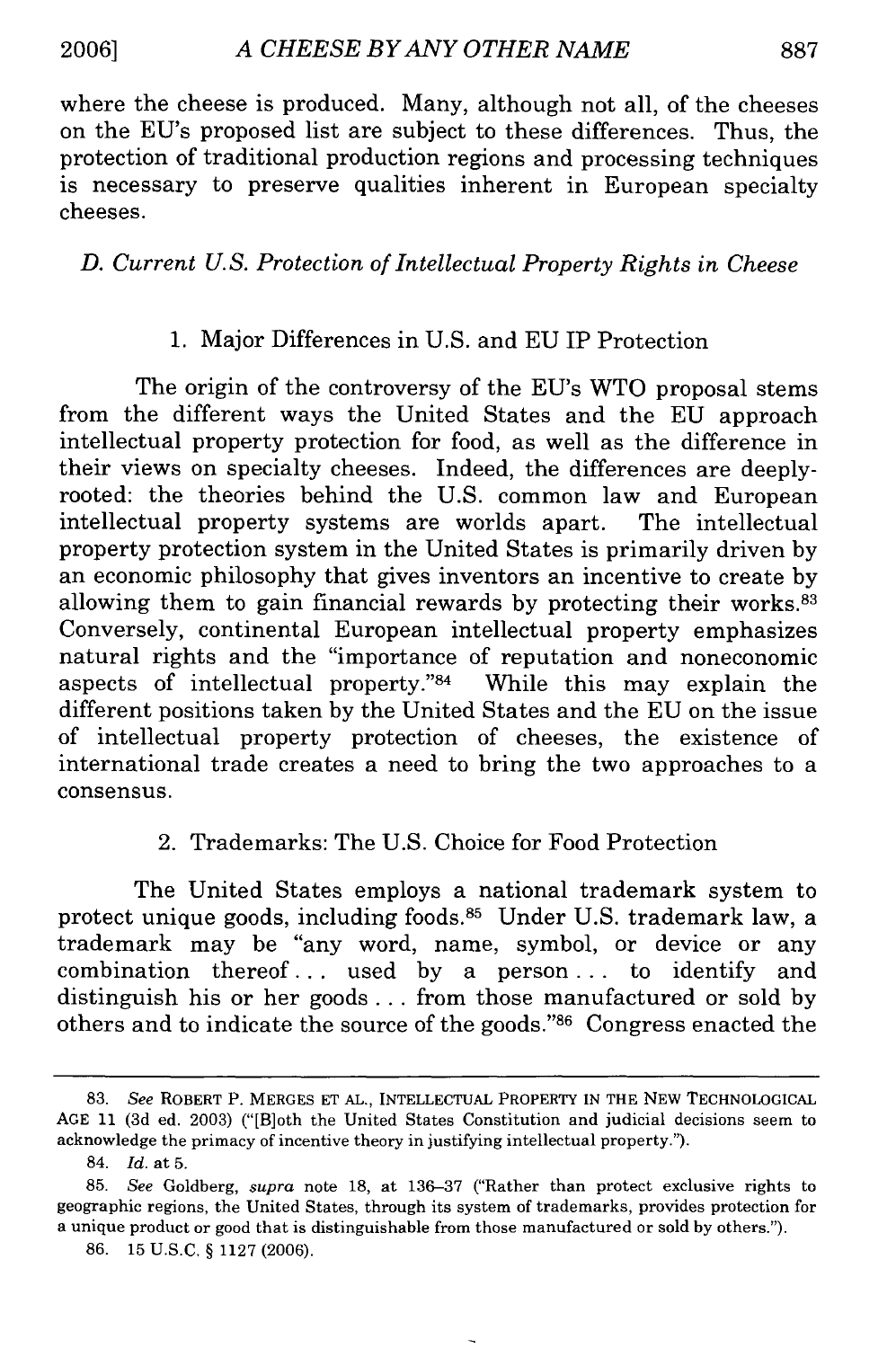trademark system to ensure equal protection for unique goods in all fifty states.87 Under this system, a merchant or manufacturer must register its trademark to receive protection.88

The trademark system serves two primary objectives: to protect merchants and manufacturers, and to protect consumers. Merchants and manufacturers need protection against misappropriation, which occurs when others try to "pass off' their products as those rightfully belonging to someone else.<sup>89</sup> Trademark law also protects consumers from confusion in the marketplace, which is defined as the "risk that the public believes that the goods or services in question come from the same undertaking or from economically linked undertakings" even though the goods are not so related.<sup>90</sup> Consumer confusion could result, for example, if a consumer bought a cheese labeled as "Asiago." The consumer might assume that since this cheese bears an Italian name, it is produced in Italy or is guaranteed to have the same characteristics as the traditional Italian cheese. Under current law, however, a cheese produced in the United States can bear the name "Asiago" even if it bears no similarity to the Italian version.

Although unique products can receive protection under the U.S. trademark system, protection will be lost if the trademark becomes generic. 91 A trademark becomes generic when it is used to describe a product or service and "ceases to serve its function of identifying the source (and quality) of the product or service." 92 Once a good is deemed generic, its trademark no longer qualifies for protection and thus can be used by anyone to describe a good with similar qualities or characteristics. 93 For example, if a trademark was used on a certain cheese, but eventually that mark came to identify in

89. *See* Elke Elizabeth Werner, Comment, *Are We Trading our Lanham Act Away? An Evaluation of Conflicting Provisions Between the* **NAFTA** *and North American Trademark Law,* 2 Sw. J.L. & TRADE AM. 227, 235 (1995) (describing trademark law as a protection against "misappropriation by pirates and cheats" (citations omitted)).

92. *Id.*

<sup>87.</sup> *See* Kenneth L. Port, *Trademark Harmonization: Norms, Names & Nonsense,* 2 *MARQ.* INTELL. PROP. L. REv. 33, 33 (1998) (noting that the trademark system was needed "because goods traveled in one national marketplace, so a unified system of trademark laws was necessary to avoid inefficiencies that would be passed on to consumers as manufacturers tried to compete in 50 different jurisdictions under 50 separate trademark laws").

<sup>88.</sup> *See* The Commission on Trademarks and Unfair Competition, *21st Century Trademark Basics,* 55 THE RECORD 662, 670 (2000) ("[R]egistration of the mark usually provides substantive and procedural benefits to the trademark owner.").

<sup>90.</sup> Sebastien J. Evrard, Note, *Trademark Law in the European Union: An Overview of the Case Law of the Court of Justice and the Court of First Instance (1997-2001),* 9 COLUM. J. EUR. L. 175, 185 (2002).

<sup>91.</sup> The Commission on Trademarks and Unfair Competition, *supra* note 88, at 676.

<sup>93.</sup> *Id.*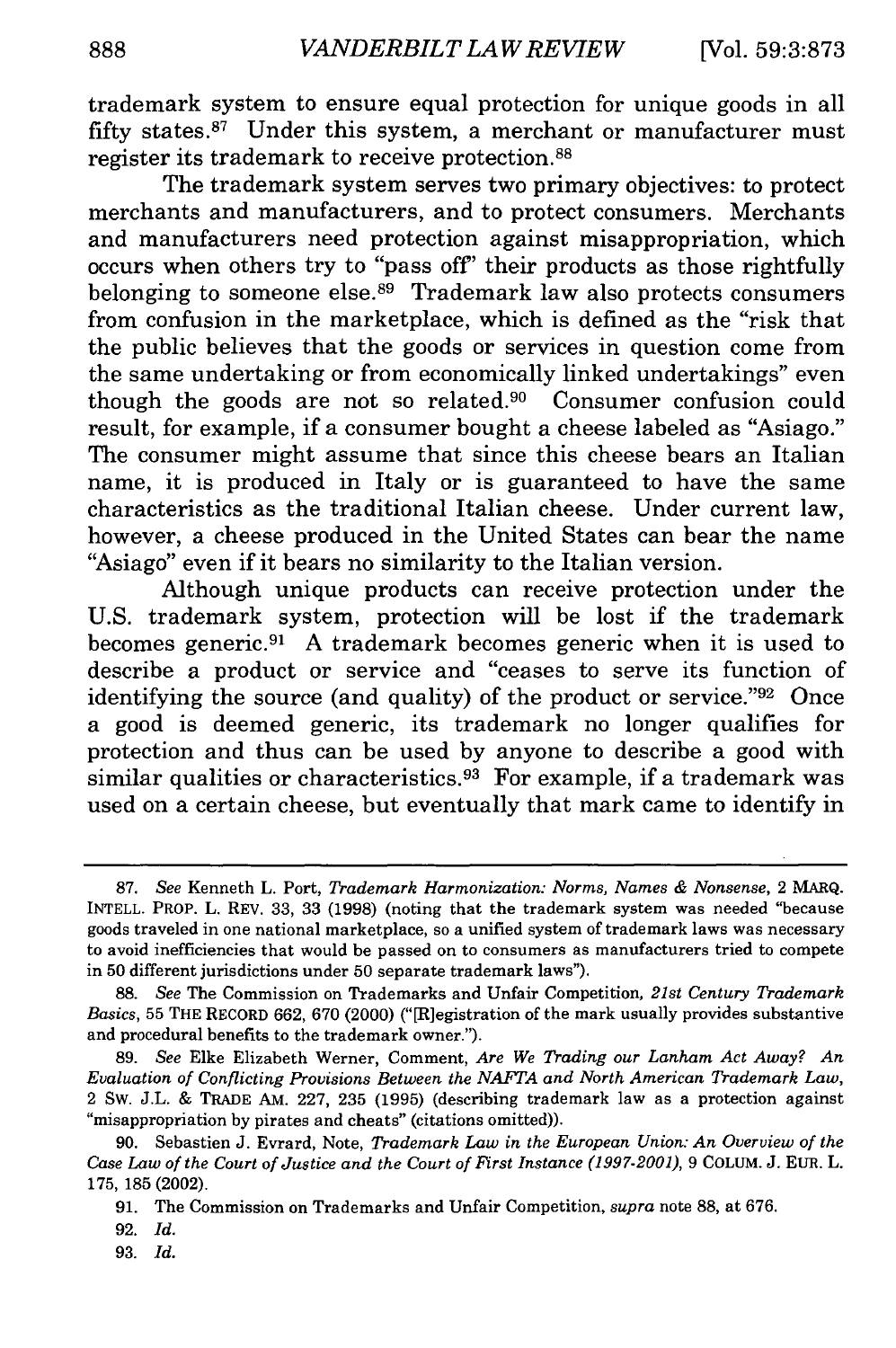the minds of the public all cheeses with similar characteristics, the mark would probably become generic and thus would no longer be protected. To prevent such a loss of valuable protection, trademark owners must be on continual watch to protect their marks and to prevent them from becoming generic.

While trademarks obtained under the U.S. system provide protection for the mark's use within the United States, such trademarks offer no guarantee of protection in other countries. <sup>94</sup> Intellectual property rights are typically created and enforced on a country-by-country basis; each country has its own system of protection, and "[t]he concept of [a] global economy does not automatically translate to global trademark protection."95 Therefore, to gain protection for the use of their trademarks outside of the United States, U.S. merchants and manufacturers must enter into multinational agreements with other countries. 96 Although merchants and manufacturers are able to protect themselves prospectively in this way, it is important to remember that consumers have no opportunity to protect themselves under this system.

#### 3. How Cheeses are Protected under U.S. Trademarks

Unique food products are protected in the United States under the same trademark system as other types of goods. No special laws exist to protect cheeses or other specialty foods which are traditionally produced in specific regions or through unique manufacturing processes. 97 As a result of this lack of regional protection, U.S. consumers "give little geographic significance" to geographical indications, or names of foods tied to specific areas.98 In contrast to the geographical indication system of the EU, names of cheeses are generally used to describe the style of the product rather than the

<sup>94.</sup> *See* Safro & Keaty, *supra* note 15, at 34 ("As a general rule, the exclusive rights of a trademark owner do not extend beyond the territory of a political subdivision, be it a country or a smaller unit within a country.").

<sup>95.</sup> *Id.* at 35.

<sup>96.</sup> *See id.*

Multinational trade agreements facilitate commerce and make the products of different manufacturers available in the most remote corners of the world. To deal with the challenges of expanding trade channels, international bodies have been grappling with the need to provide a uniform approach to protecting and enforcing intellectual property rights in different countries.

*Id.*

<sup>97.</sup> *See* Goldberg, *supra* note 18, at 108-09 ("[The United States, historically, has not had separate law, apart from its system of trademarks, to protect geographical indications.").

<sup>98.</sup> *Id.* at 137.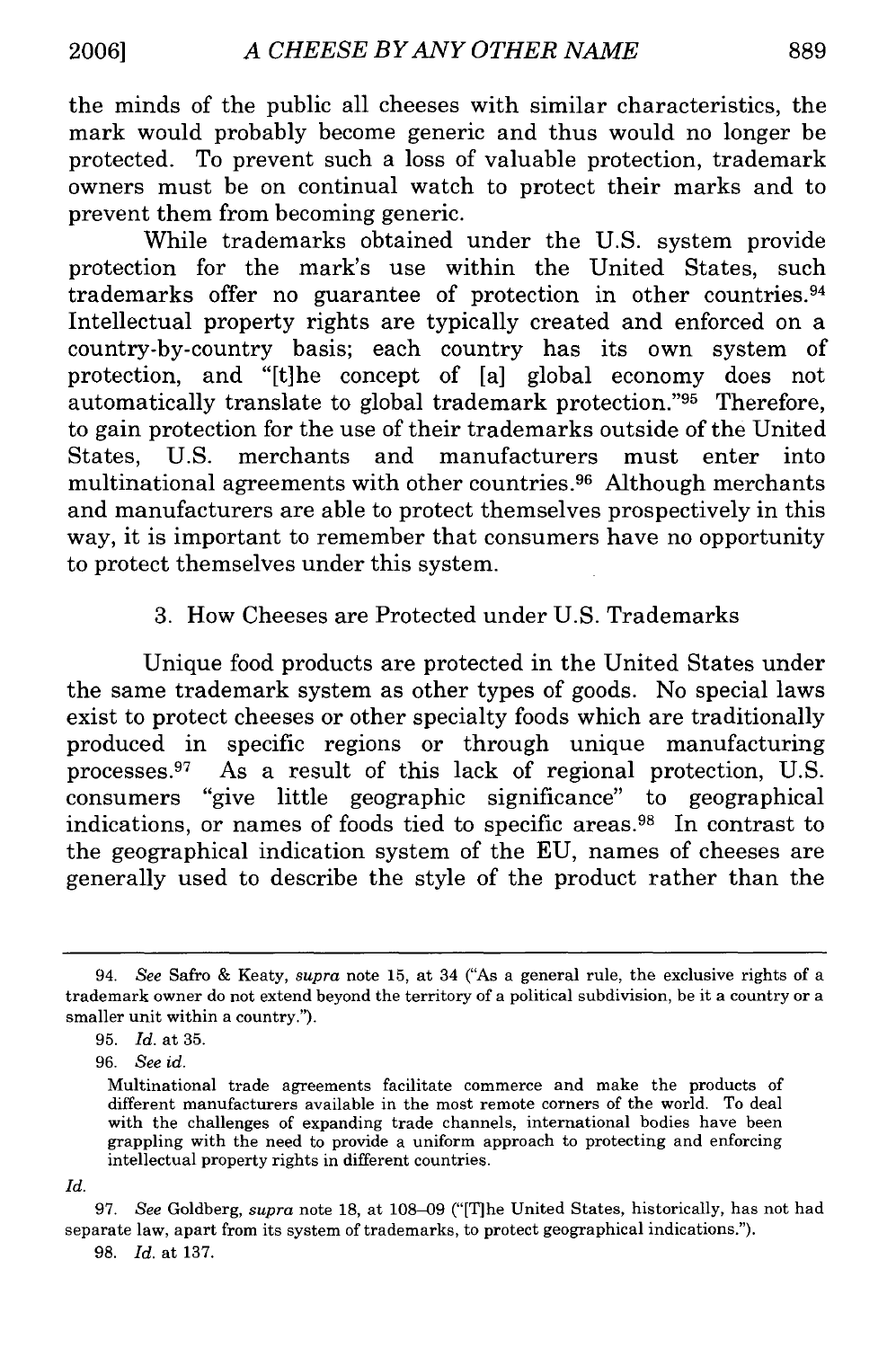food's place of origin. 99 Therefore, most geographical indications are not protected under U.S. trademark law;100 instead, they are deemed generic.101

Some geographical indications, however, are eligible for protection in the United States as certification marks, which are "word[s], name[s], or symbol[s] used . . to certify origin, material, mode of manufacture, quality, or other characteristics of . . . goods."<sup>102</sup> Unlike GIs, certification marks must "have an exclusive certifying organization behind them and must be sought on a country-by-country basis."<sup>103</sup>

Although certain cheeses are protected under a certification mark, this does not provide the same level of protection as does a geographical indication as defined by the EU. For example, even though Parmigiano Reggiano is protected through a certification mark in the United States, domestic cheeses may still be labeled "Parmesan," the anglicized derivative. This is true even though the cheeses labeled "Parmesan" generally bear little or no resemblance to the original Italian cheese.<sup>104</sup> Therefore, the current certification system is inadequate as a means of providing the level of protection the EU demands for its geographical indications.

#### 4. Cheese History in the United States

The history of how foods have been introduced and produced in the United States provides insight into the shaping of the American attitude towards geographical indications and the protection of intellectual property of cheeses and other specialty foods. While European countries developed different specialty food items like cheese over centuries, the United States acquired knowledge of cheese production from immigrants who brought the production processes from their countries of origin.<sup>105</sup> Thus, "[t]here are very few 'American' cheeses and it could be argued that even Colby and Jack

<sup>99.</sup> Niska, *supra* note 2, at 415.

<sup>100.</sup> *See* Goldberg, *supra* note 18, at 136 ("Summarily, the United States has no geographical indication law, but rather protects geographical indications, if any, through trademark law and unfair competition law.").

<sup>101,</sup> While U.S. intellectual property law recognizes few GIs, some examples that are protected include Washington apples, Napa wine, and Idaho potatoes.

<sup>102.</sup> Xuan-Thao N. Nguyen, *Nationalizing Trademarks: A New International Trademark Jurisprudence?,* 39 WAKE FOREST L.REV. 729, 779 (2004).

<sup>103.</sup> *Id.*

<sup>104.</sup> *See* HARBUTT, *supra* note 63, at 110 ("Parmesan, a generic term, describes a multitude of cheeses made like Parmigiano, but in huge mechanized plants at the expense of the extraordinary flavor and character of authentic Parmigiano.").

<sup>105.</sup> Sparshott, *supra* note 14.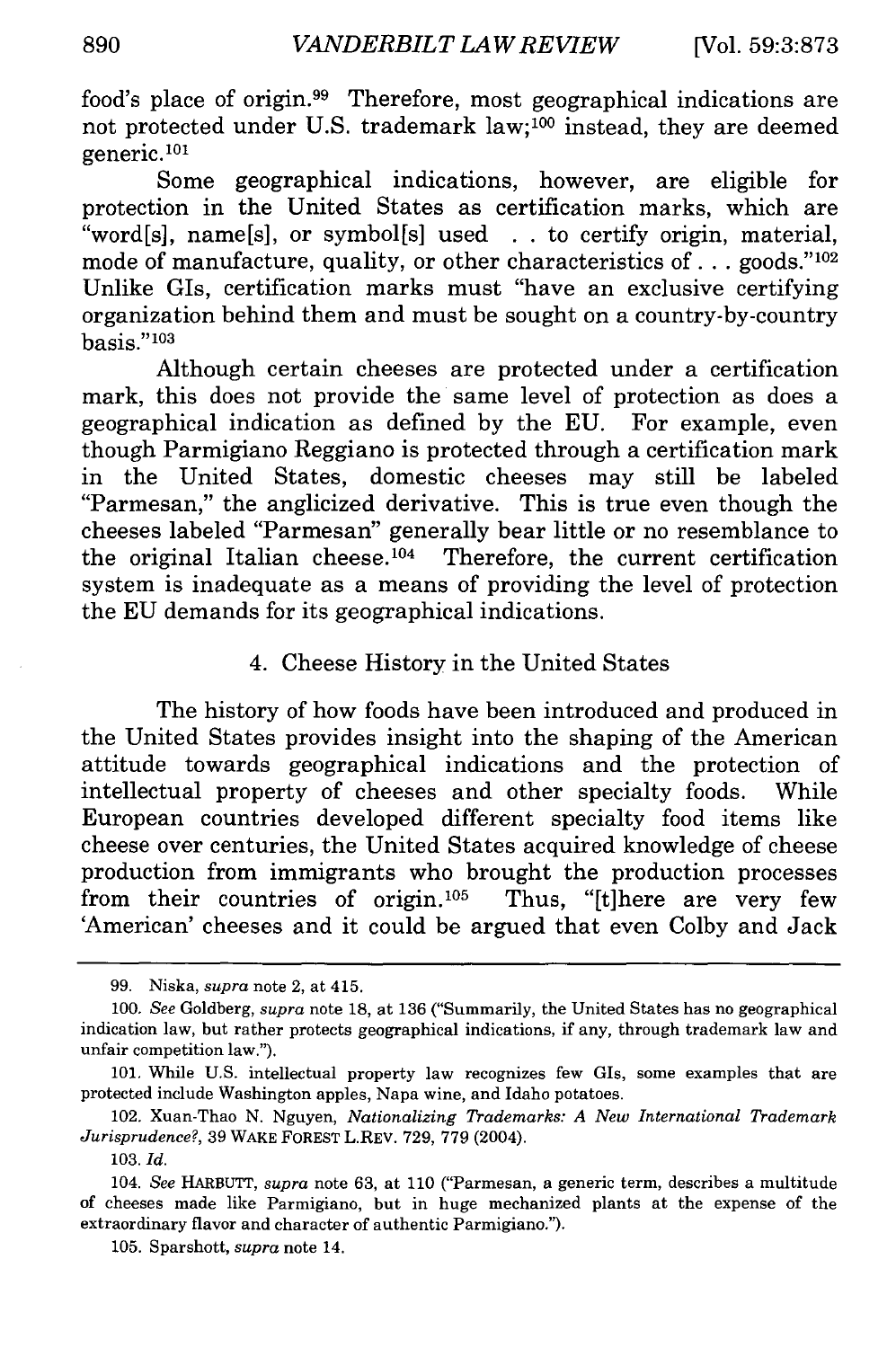[which are generally considered to be some of the few cheeses that truly originated in the U.S.] take their inspiration from Cheddar."<sup>106</sup> U.S.-produced "cheeses are almost entirely derivative of European originals, albeit transmogrified into uniquely American examples due to the pastureland (or in some cases, lack thereof), milk, and the intention of the cheesemaker."107 Furthermore, because this knowledge transfer took place many years ago, **by** "now consumers have come to recognize [the names of cheeses which originated in Europe] as a type of product, not a location."'<sup>08</sup>

In addition to the differences in origins of cheeses, the general attitudes about food vary significantly between the United States and the **EU.'<sup>0</sup> <sup>9</sup>**The American food industry has traditionally focused on mass production. 110 Furthermore, Americans are generally less concerned with obtaining top-quality cheeses than are Europeans. For example, Americans "consume the undemanding cheeses on sale in most supermarkets, and so they use large quantities of processed (Cheddar) cheese and imitation and substitute cheeses." $^{111}$  In contrast, many consumers in European countries hold superior quality specialty cheeses in high regard, and are willing to pay more for traditionally produced foods "despite the advance of factory-based production methods."<sup>112</sup> Because of U.S. consumers' general attitude regarding the substitutability of cheeses as well as the fact that most U.S.-produced cheeses are based on traditional European cheeses, the United States is understandably reluctant to restrict the use of geographical indications. Many Americans simply see little reason to

**109.** *See* Stokes, *supra* note **3,** at **2557** (quoting a **U.S.** trade official's opinion that "this dispute [about intellectual property protection of specialty foods, including cheeses] goes to the heart of the differences between the way Europeans and Americans look at food in culture").

**110. JENKINS,** *supra* note 74, at **365.**

**111.** RIDGWAY, *supra* note **33,** at 22. In addition, the American attitude toward cheese may be a result of the fact that, because few cheeses actually originated in the **U.S.,** *id.,* consumers have never been familiar with original cheese varieties.

112. *Id.* at **17** (referring to French and Italian attitudes toward cheese). An extreme example of willingness to expend more resources in order to preserve traditional methods of cheese production is found in Switzerland. This country has an agricultural policy which ensures that "farms are small and family owned." HARBUrTT, *supra* note **63,** at 112. The Swiss landscape "has retained its charm with chalets, pine forests and small parcels of lush, green pastures." *Id.* Maintaining small cheese farms has allowed Switzerland to preserve "the magnificent scenery, protection from erosion and avalanche, a healthy farming economy and superb cheeses." *Id.* One can imagine that without the objective of protecting farmland for small cheese producers throughout the country, land for cheese production could be concentrated in a few areas, and farmland could be converted into more industrialized uses.

**<sup>106.</sup>** RIDGWAY, *supra* note **33,** at 22.

**<sup>107.</sup>** Mellgren, *supra* note 46, at **36.**

**<sup>108.</sup>** Sparshott, *supra* note 14.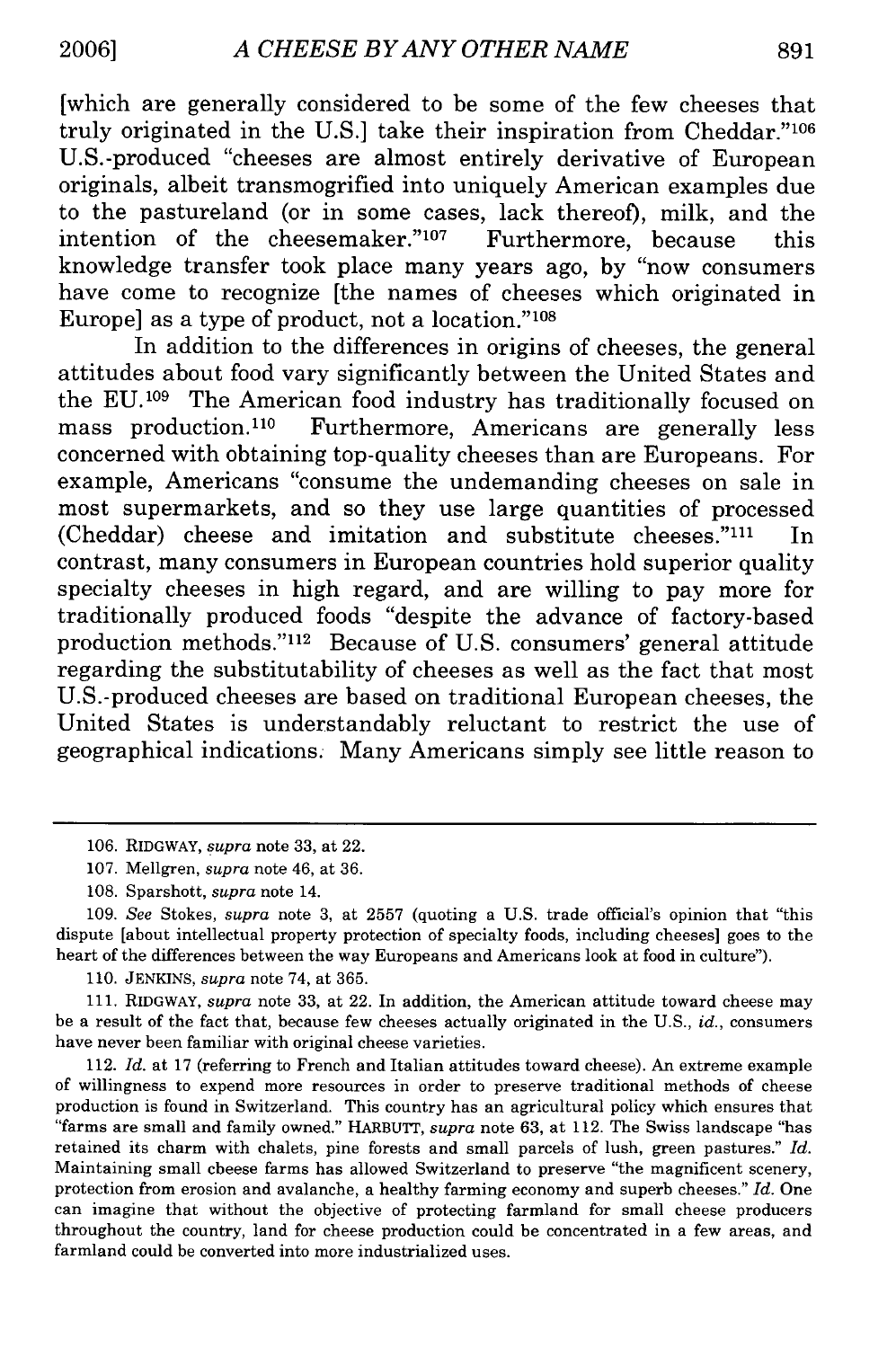give additional protections to European cheeses, especially when this would result in restrictions on U.S. cheese producers.

#### IV. ANALYSIS: THE CURRENT U.S. POSITION ON GIs

#### *A. Criticism*

The strongest contention the United States has against the EU's WTO proposal is that most of the forty-one geographical indications on the EU list are considered by the United States to be generic descriptions of products rather than true designations of origin.113 While the foods on the list originated in Europe, the United States argues that many of these foods have been consistently produced in the United States for years, and thus the processes and styles related to the foods should not belong exclusively to European producers.114 The Bush administration, in particular, has opposed protection of geographical indications, arguing that most indications became generic in the United States too long ago to now afford protection. **<sup>115</sup>**

Domestic farmers and food producers form the core of the U.S. opposition.<sup>116</sup> These parties insist that GI protection would unfairly preclude them from labeling many of their products with names familiar to U.S. consumers. Indeed, they argue that the very purpose behind trademark law, which is to prevent consumer confusion, would be thwarted by the EU proposal because consumers would become confused if domestic products had to be renamed and re-branded.<sup>117</sup>

The U.S. cheese industry has also been among the most vocal critics of the EU proposal, likely because cheeses comprise the bulk of the forty-one products on the EU list. Indeed, "U.S. cheesemakers think they deserve credit for popularizing European cheese in

<sup>113.</sup> *See* Sparshott, *supra* note 14 ("The United States has resisted taking up the issue [of geographical indications], saying many of the product names have become generic over time.").

<sup>114.</sup> *See id.* (noting that U.S. "consumers have come to recognize [many product] names as a type of product, not a location").

<sup>115.</sup> *See* Stokes, *supra* note 3, at 2557 ("The Bush administration opposes enforcement of geographic indicators through trade sanctions. It argues that many geographic indicators have become generic terms.").

<sup>116.</sup> *See, e.g.,* Lisa Carricaburu, *WTO Forum Deciding Fate of Tooele Feta,* SALT LAKE TRIB., Sept. 14, 2003, at **El** (noting that U.S. cheese producers are "reacting with alarm" to the EU's GI proposal).

<sup>117.</sup> *See, e.g., id.* (noting that if feta were protected under a geographical indication, U.S. feta producers would "have to completely rename [their] ... products"); *see also* Stein, *supra* note 36 (noting that if GI protection were given to cheeses, U.S. producers would have to "make the same cheeses [while] changing the name").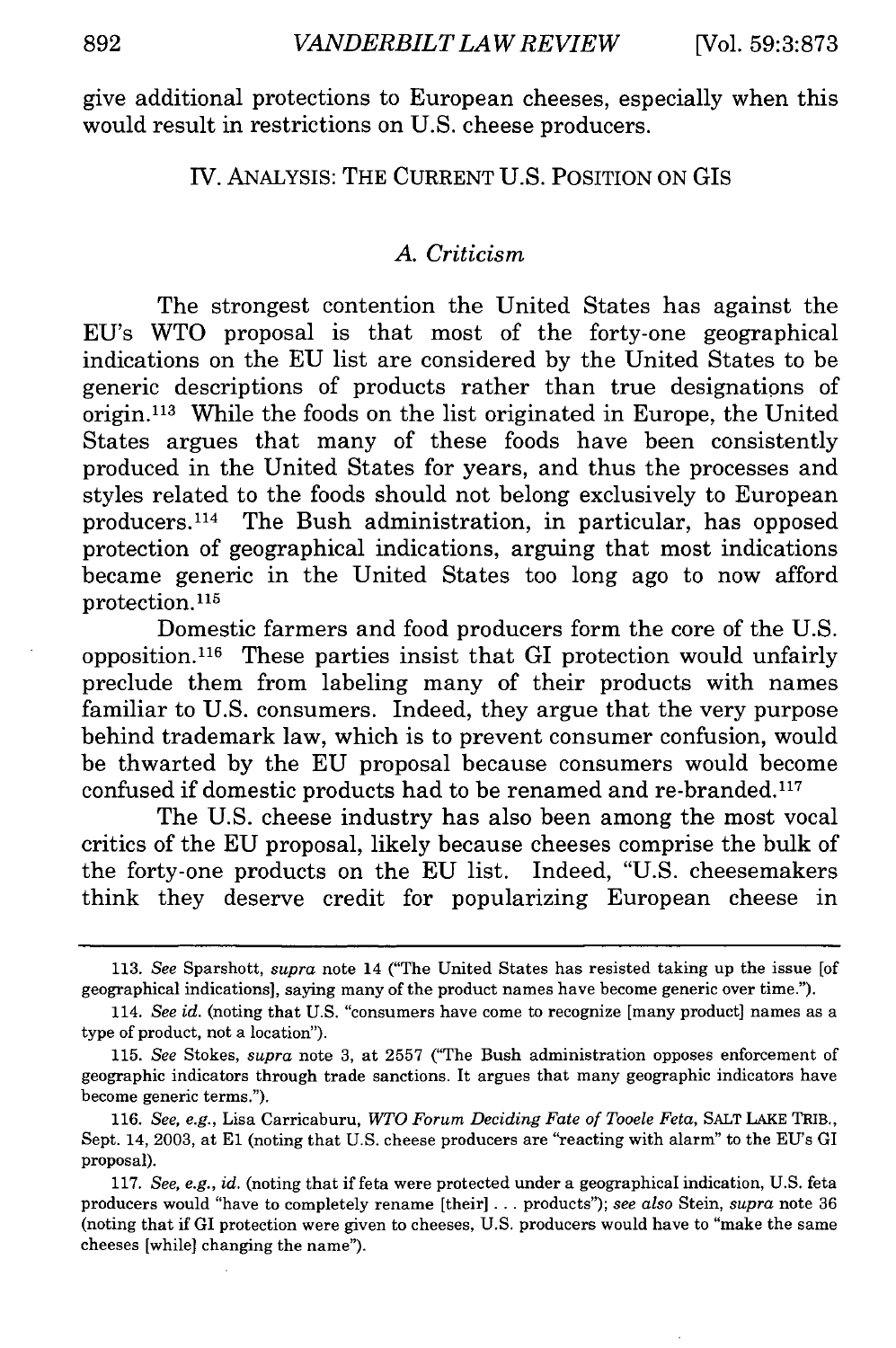America."<sup>118</sup> U.S. Representative Bob Goodlatte agrees, claiming that "Parmesan cheese is not on the tip of everyone's tongue because of anything anyone in Parma, Italy, ever did."'119 Instead, he believes that it is "because dairy processors, led by Kraft, have spent millions of dollars promoting this terminology so that the vast majority of Americans would put a can [of shredded Parmesan cheese] in their refrigerator."<sup>120</sup>

Aside from the expense and inconvenience of renaming cheeses necessitated by GI protection, U.S. producers would also face increased competition from European producers who would be able to continue using the traditional, well-known names for GI-protected cheeses. 121 "Despite the remarkable groundswell of American specialty and artisanal cheeses, [American consumers] still tend to look across the Atlantic Ocean towards Europe, our cheese muse as it were, for the largest variety of cheese to fill cheese cases across the country."'122 U.S. producers fear that if a shopper wants a certain variety of cheese, he or she will be more likely to purchase the cheese labeled under the geographical indication rather than the American counterpart with a newly created name. As one critic stated, "People will still ask for feta cheese, but if you have to call it 'Mediterranean white cheese,' you're going to confuse the consumer." $123$ 

Although one facet of opposition focuses on loss of market share for U.S. cheese producers, another group disparages the EU proposal by claiming that consumers will never "switch to more expensive European products simply because of labeling restrictions placed on the U.S. products they are used to."<sup>124</sup> Some believe that "[n]either American law nor the United States' international legal obligations will compel any changes in this longstanding consumer attitude." $125$ In essence, this argument is that the EU proposal is without any merit because it will not accomplish any of the objectives it is designed to

- 124. Niska, *supra* note 2, at 422.
- 125. Chen, *supra* note 41, at 60-61.

<sup>118.</sup> Webb, *supra* note 14.

<sup>119.</sup> Carricaburu, *supra* note 116.

<sup>120.</sup> *Id.*

<sup>121.</sup> *See, e.g.,* Skiba, *supra* note 8 ("Allowing the EU to enhance GI ... protections and strip Wisconsin-produced products of names consumers expect to see on their store shelves will seriously disadvantage [Wisconsin cheese] farmers, food processors and distributors.").

<sup>122.</sup> Mellgren, *supra* note 46, at 36.

<sup>123.</sup> Webb, *supra* note 14.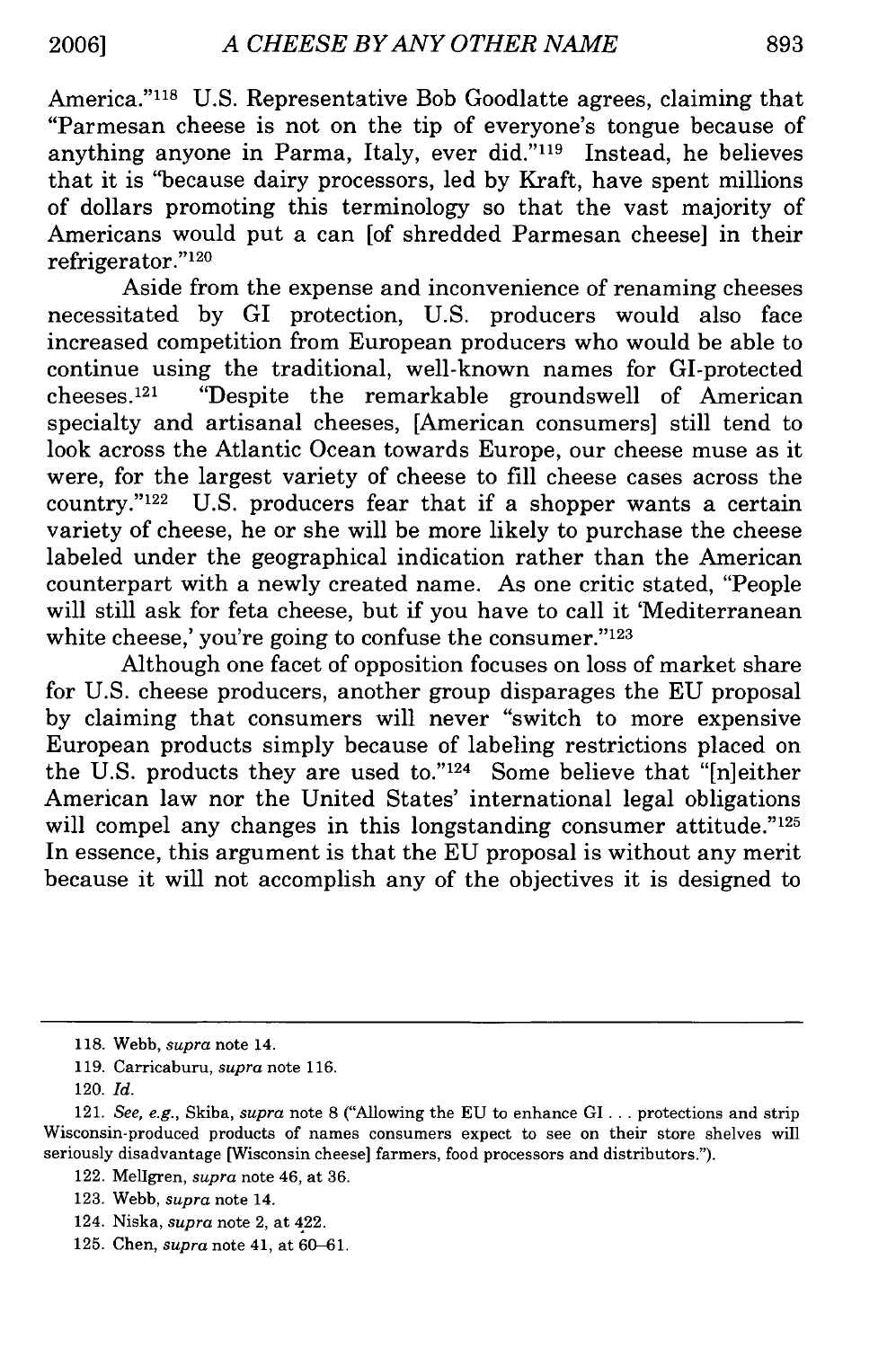address, such as assisting EU food producers and protecting food integrity for consumers. 126

Although consumer protection is one of the stated objectives of GI protection, subtle or even significant differences between cheeses which are mass-produced and those which are handcrafted in small batches or produced according to traditional standards may not matter to all consumers.<sup>127</sup> In addition, there is no question that protecting GIs will result in reduced availability of some "substitute" domestic cheeses which are generally less expensive than imported versions. Those opposing GI protection can make the argument that the American public simply does not care about protecting traditional cheeses, and therefore the United States should deny the EU's request.

Furthermore, some have postulated that if the EU wins protection for the forty-one products on the proposal list, there will be no limit to the EU's demands for further protection of more goods. <sup>128</sup> If the EU gains geographical indication protection now, it may try to achieve protection for product names not even related to specific regions or for things such as packaging, colors, or adjectives. For example, "French winemakers might argue that California wineries have illegally copied the shape of Bordeaux, Bourgogne, and Champagne bottles. Italy's food police could demand the right to certify that Italian restaurants in the USA and elsewhere are adhering to Italian cooking traditions."<sup>129</sup> The United States understandably does not want to start down a path that could lead to never-ending protections being granted to the EU, simply because many items produced in the United States originated (however distant in the past) in Europe.

Some critics of the EU proposal have even argued that a WTO agreement enforcing EU geographical indications is prohibited by the First Amendment of the United States Constitution, and therefore must be rejected outright.<sup>130</sup> Supreme Court Justice Black once stated, "[N]o agreement with a foreign nation can confer power on...

<sup>126.</sup> Cf. Editorial, *Cheesy Dispute: Taste is More Important than a Name,* DALLAS MORNING NEWS, Sept. 21, 2003, at 2H (arguing that Americans will continue to consume the same cheeses even if the name on the label is changed).

<sup>127.</sup> *See, e.g., supra* notes 41-42, and accompanying text.

<sup>128.</sup> *See* Schwammenthal & Echikson, *supra* note 6, and accompanying text (the forty-one products on the EU's list for GI protection represent only the most commonly-pirated foods).

<sup>129.</sup> Cox, *supra* note 12.

<sup>130.</sup> *See generally* Niska, *supra* note 2 (arguing that because the U.S. position is that many geographical indications have become generic over the years, they are therefore a part of commercial language, and to restrict their use would be a violation of free speech under the First Amendment).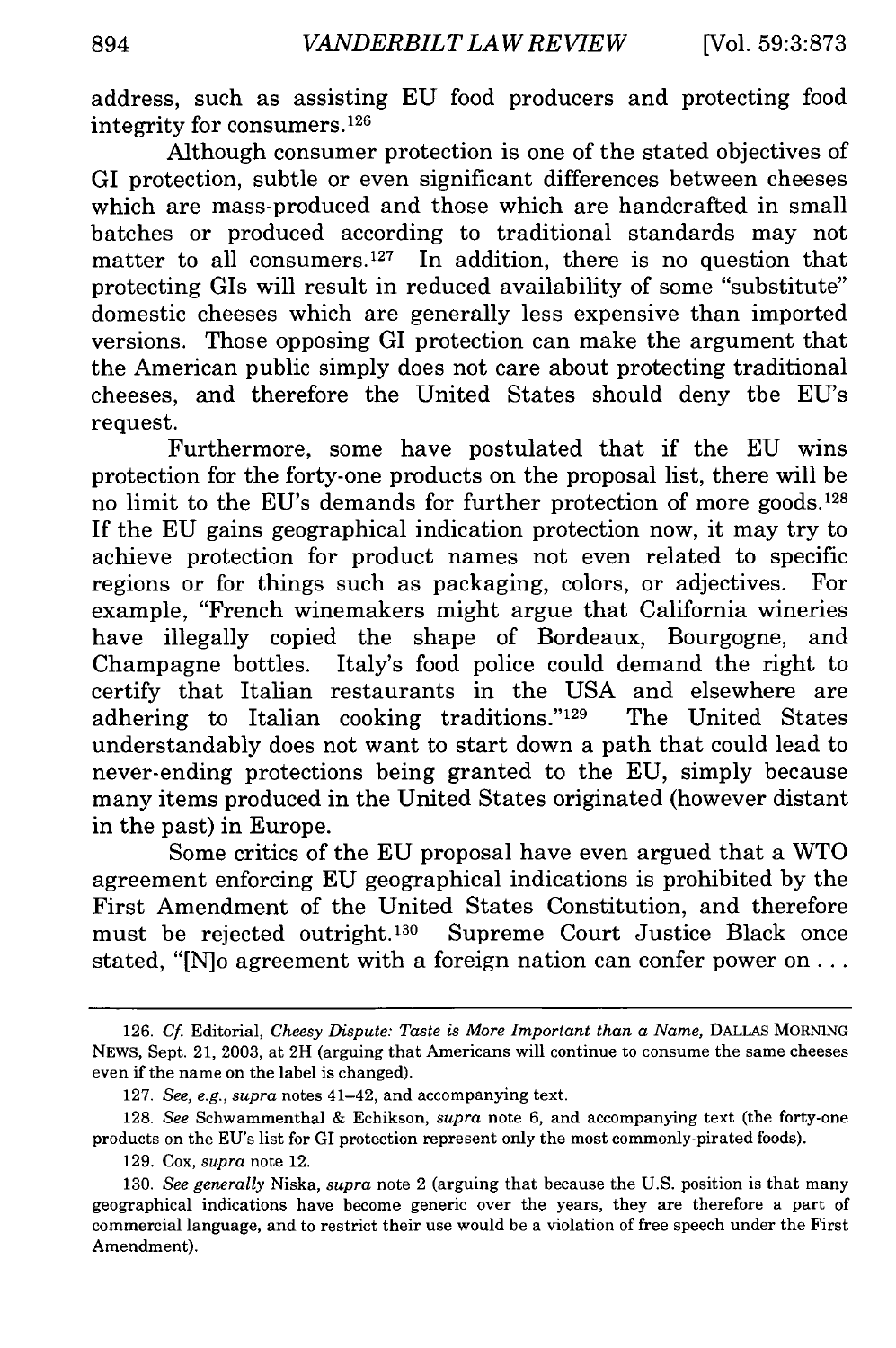any **...** branch of government which is free from the restraints in the Constitution." $131$  If the restriction of geographical indications actually amounts to a violation of the First Amendment's guarantee of free speech, no agreement with the WTO regarding GIs could be made.

Finally, one reason why granting the EU proposal for geographical indication protection is so abhorrent to many Americans is that it appears to be "just another insidious form of trade protection."<sup>132</sup> The United States sees no reason to support a program which might be viewed as "pure protectionism" on the behalf of the EU, especially when the resultant benefits to the United States appear to be negligible. $133$ 

#### *B. Support*

Although there is much opposition to the EU's WTO proposal, it is not without U.S. support. Some recognize that significant differences between many European and American products justify the use of different cheese names; even a U.S. cheese producer concedes that differences in products exist, "especially in some massproduced cheeses made from cow's milk but still called feta."<sup>134</sup> In this and similar situations of product variations, the "consumer should not be deprived of information about the character of the product that they buy."<sup>135</sup> When European names are used to label products made in the United States, consumer confusion is often the result.<sup>136</sup> This is becase what appears to be a geographic indication actually "gives no assurance about the [product's] origin" and does not "give the slightest guarantee of the product's nature and composition."137

135. Louis Lorvellec, *You've Got to Fight for Your Right to Party: A Response to Professor Jim Chen,* 5 MINN. J. GLOBAL TRADE 65, 76 (1996).

136. *See, e.g.,* Carricaburu, *supra* note 116 (describing the difficulty consumers and producers would face if, for example, American feta cheese had to be renamed and re-branded).

<sup>131.</sup> *Id.* at 423 (quoting Reid v. Covert, 354 U.S. 1, 16 (1957) (Black, J., plurality opinion)).

<sup>132.</sup> Eagles, *supra* note 43.

<sup>133.</sup> *See id.*

<sup>134.</sup> Sparshott, *supra* note 14. Traditional feta cheese, on the other hand, is made with sheep's or goat's milk. RIDGWAY, *supra* note 33, at 124. Additionally, the "name 'feta' is 'inextricably associated.., with a specific foodstuff: the cheese produced in a large area of Greece, using sheep's milk or a mixture of sheep's milk and goat's milk, but the natural and artisanal process of coagulation at normal pressure."' *Feta Cheese is Greek, Says EU Court Adviser; European Policy News,* AGRA EUROPE, May 13, 2005, at 5 (quoting Advocate General Ruiz Jarabo of the European Court of Justice).

<sup>137.</sup> Lorvellec, *supra* note 135, at 76. Many U.S. products have strong associations to places of origin, such as Washington apples. It would probably make little sense to American consumers if apples grown in Mexico were labeled "Washington apples," or if wines produced in Australia were called "Napa." Indeed, such labeling would probably confuse consumers.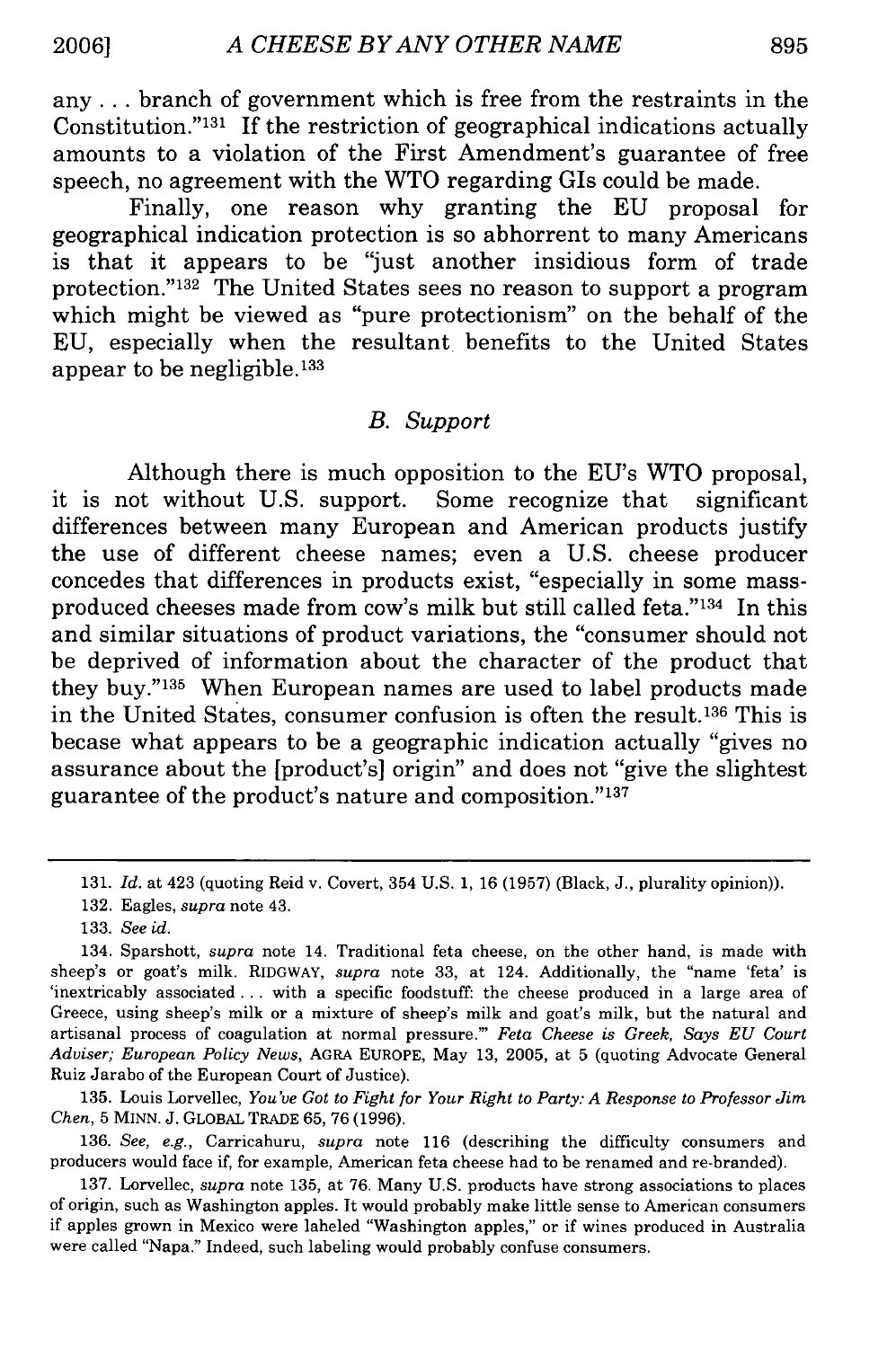Additionally, many U.S. producers recognize that the specialty cheese business "is founded on place and a sense of place."<sup>138</sup> For example, one cheese producer admits that she "appreciate[s] what (the EU) has accomplished in making specifications for cheese made in a place."'139 She knows it would be a challenge for U.S. cheese producers to create original names for their products, but believes that it can be done, pointing to her own French-style cheeses to which she has given descriptive rather than geographic names.<sup>140</sup>

Some supporters of the EU proposal base their stance on a purely moral perspective. They believe that U.S. producers have wrongfully usurped traditional European geographical indications. These supporters contend that the historic and common use of product names by U.S. producers does not excuse the continued use of the names. 141 While it is unlikely that the United States would ever adopt a position merely because of its moral implications, this view adds one more layer behind the logic of support for the EU proposal.

While there can be no doubt that geographical indication protection would work to protect many EU farmers and food producers, this Note argues that the United States should look beyond any protectionist purposes and focus instead on the real advantages to the U.S. cheese industry of the EU's proposed WTO agreement. Although it is unlikely that the EU proposal will be accepted in its present form, 142 the GI conflict between the United States and the EU can be resolved by a compromise that is advantageous to both sides. The next Part will examine benefits the United States can gain through a modified geographical indication protection agreement with the EU that focuses on treatment of regional and specialty cheeses. While many of the U.S. concerns about the problems inherent in granting the EU geographical protection for cheeses are valid, a close consideration of possible benefits will demonstrate that it is in the best interest of the United States to reach an agreement with the EU on this issue.

<sup>138.</sup> Carolyn Said, *The Label Police: Europeans are Getting Snippy About Foreigners Using Their Place Names for Food,* S.F. CHRON., Aug. 17, 2003, at I1.

<sup>139.</sup> *Id.*

<sup>140.</sup> Some of the names Sue Conley has given to her cheeses include "crème fraiche" and "fromage blanc." *Id.* These names effectively convey that the cheeses are made in the French style and give an indication of their characteristics, without copying traditional French cheese names.

<sup>141.</sup> Lorvellec, *supra* note 135, at 74 ('The sin of dishonesty does not become excusable just because multiple competitors committed the same fraud nor does the act ever cease to be wrong.").

<sup>142.</sup> The current EU proposal seems unlikely to be accepted in its current form both due to the failed 2003 Cancun negotiations as well as the multiple U.S. objections to the proposal.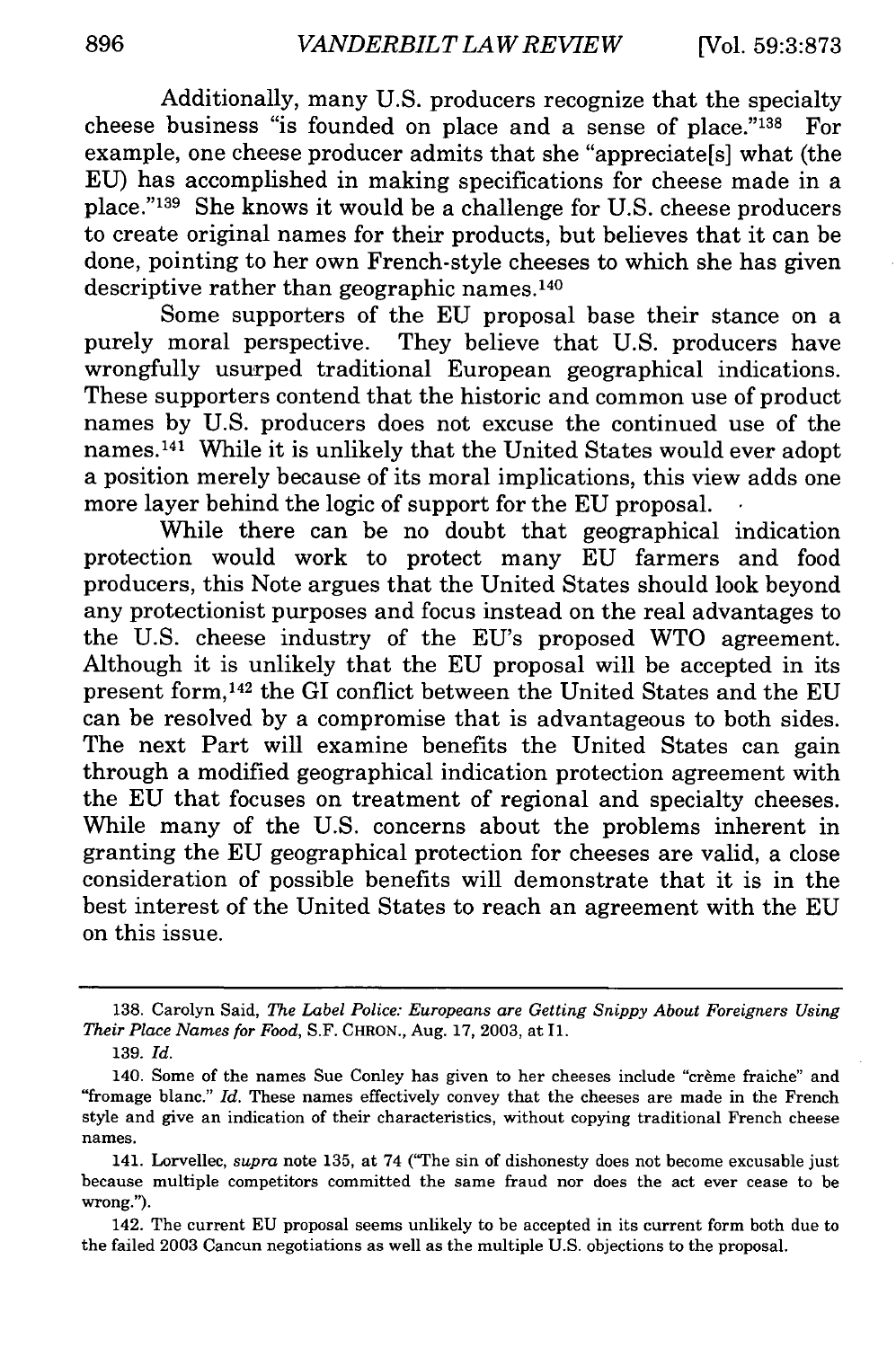#### V. THE SOLUTION: WHY A COMPROMISE REGARDING **GI** PROTECTION FOR CHEESES WILL BENEFIT THE UNITED STATES

#### *A. Benefits to the United States.*

The benefits to the United States of reaching a compromise regarding the EU's geographical indication proposal largely outweigh the negative implications. First, consumers would benefit from an accurate description of the geographical origins of cheeses. If the United States accepted the geographical indication proposal, then U.S. consumers would be presented with a more direct and accurate portrayal of both the origin of the product and its characteristics. Thus, use of accurate geographical indications on cheeses would fulfill the U.S. trademark law's goal of preventing consumer confusion by ensuring that consumers have more information about the products they purchase.

In addition, by accepting the EU proposal for geographical indications, the United States would in effect allow consumers to make more autonomous and independent decisions about the foods they purchase. Currently, it seems as though some U.S. producers are trying to mislead consumers about the true geographic origins of cheeses. 143 Conversely, a clear indication of origin on products would allow U.S. consumers to make more conscious decisions about the exact nature of the cheeses they want to purchase. Many U.S. consumers already choose products at least in part based on geographic origin, $144$  so it is only right to give consumers the most accurate information possible.<sup>145</sup>

Though providing increased information on cheese labels would benefit consumers, U.S. food producers fear that if given precise information, many consumers would prefer authentic cheeses from Europe over domestic "copies" or versions of the cheese.<sup>146</sup> This

<sup>143.</sup> For example, many Americans who purchase Gorgonzola cheese might assume because of the name of the cheese that it was produced in Italy, when, in reality, it may have been produced in the U.S. or elsewhere.

<sup>144.</sup> *See, e.g.,* Lorvellec, *supra* note 135, at 74 ("When [consumers] order a German or Mexican beer, it is done conscientiously, and when they purchase Champagne or true Chablis the same is true.").

<sup>145.</sup> *See id.* ("[T]he information for a market is calculated by the buyer-consumer **....** [I]t is necessary to protect the consumer-buyer from a law which permits manufacturer dishonesty.").

<sup>146.</sup> *See, e.g.,* Mellgren, *supra* note 46 (consumers may prefer European cheeses because "[t]he edge that European cheeses have over American cheese (or any New World cheese for that matter) is hundreds of years of tradition, resulting in cheeses that are indelibly linked to their place of origin or certain methods of production that distinguish them from all others").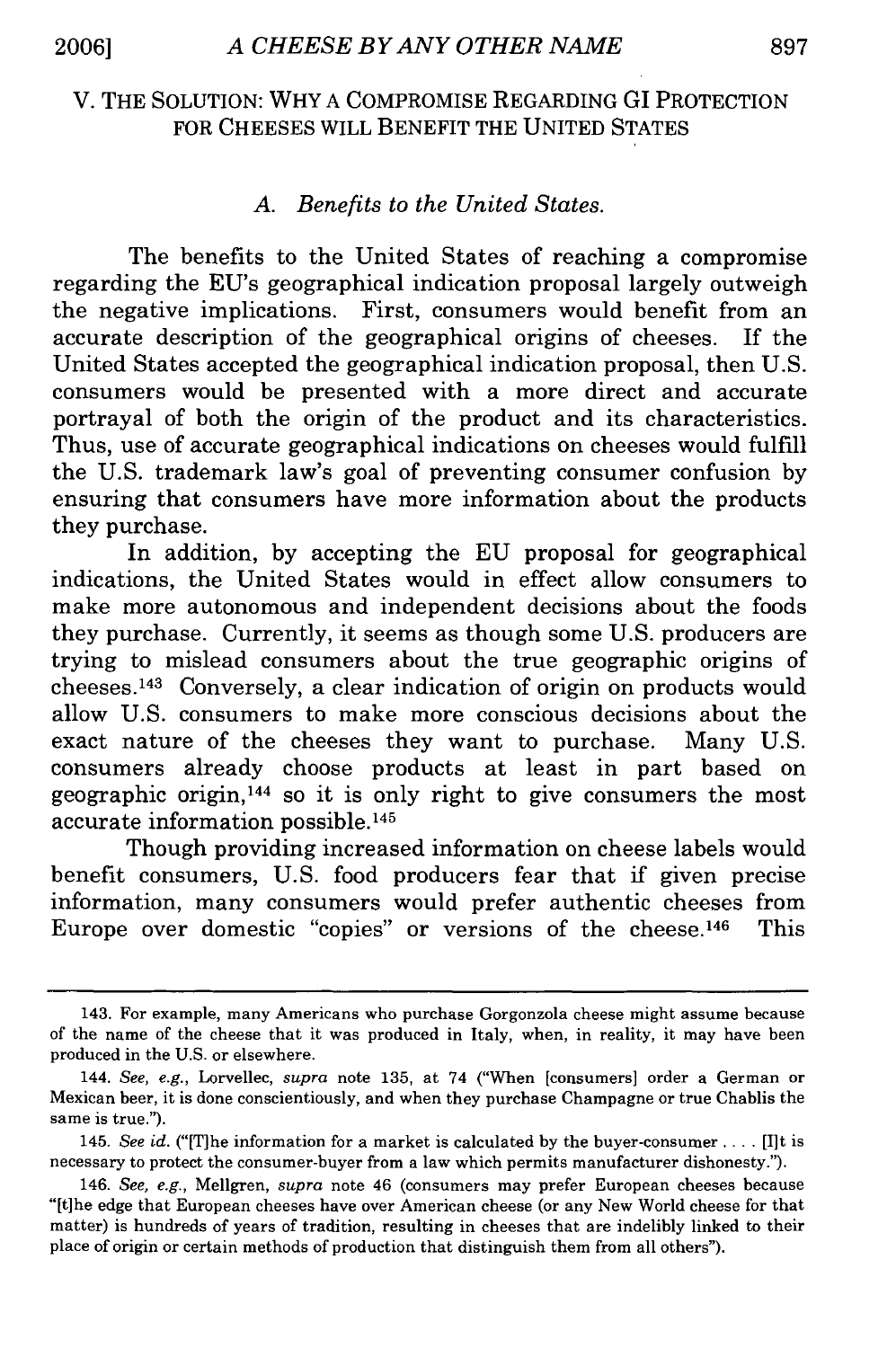concern, however, may be invalid. Domestic cheeses will generally be less expensive than European imports thus creating a price incentive to purchase U.S. cheese. Furthermore, it would be incorrect to assume that Americans will refuse to buy domestic cheeses simply because they cannot be labeled using traditional European geographical indications. While some consumers will certainly wish to buy imported cheeses, others will prefer domestic counterparts for reasons such as price, availability, preference for U.S. products, or a desire to support U.S. farmers and producers.

Of course, cheese producers in the United States will be challenged to find acceptable and effective ways of labeling and marketing their cheeses if they are precluded from using certain geographical indications. Instead of harming domestic producers, however, this could actually work to their benefit by inducing them to create original and attractive trademarks for cheeses. If U.S. cheeses which currently use European names were instead given unique trademarks, such marks could help "permit global marketing and create an incentive for the trademark owner to produce goods and services capable of crossing language and cultural barriers." $147$  In other words, U.S. cheese producers would be forced to find new ways to market their products in order to effectively compete with European cheeses, both domestically and abroad, which could result in an increased market share for U.S. cheese.

Many American cheeses which are currently marketed under traditional European geographical indications are substantially different from their European counterparts. One such cheese is Kraft Parmesan, which, unlike Italian Parmigiano Reggiano, is sold pregrated in a plastic tube. If this cheese were instead marketed as "pizza cheese," "grated pizza topping," or the like, it may be possible for Kraft to extend its market share into other countries, as the company could create a niche which may not be filled by traditional Italian Parmigiano Reggiano. This strategy has been effectively utilized by a California producer of port, which markets its product in Europe under the trade name "Starboard," thus differentiating its product from traditional port. <sup>148</sup>

While an agreement concerning GIs could be beneficial to U.S. cheese producers in the long run, it is unlikely that objectives such as

<sup>147.</sup> Werner, *supra* note 89, at 227; *see also* Nicholas S. Economides, *The Economics of Trademarks,* 78 TRADEMARK REP. 523, 533 (1988) ("Instead of limiting competition, trademarks allow firms to compete in one more dimension.").

<sup>148.</sup> Tom Hill, *Generic Wine Labels Are Not Deceptive,* **ALBUQUERQUE** J., Aug. 18, 2005, at **S1** (describing how "[o]ne of California's finest port producers, Andrew Quady," labeled and trademarked "his version of port as Starboard").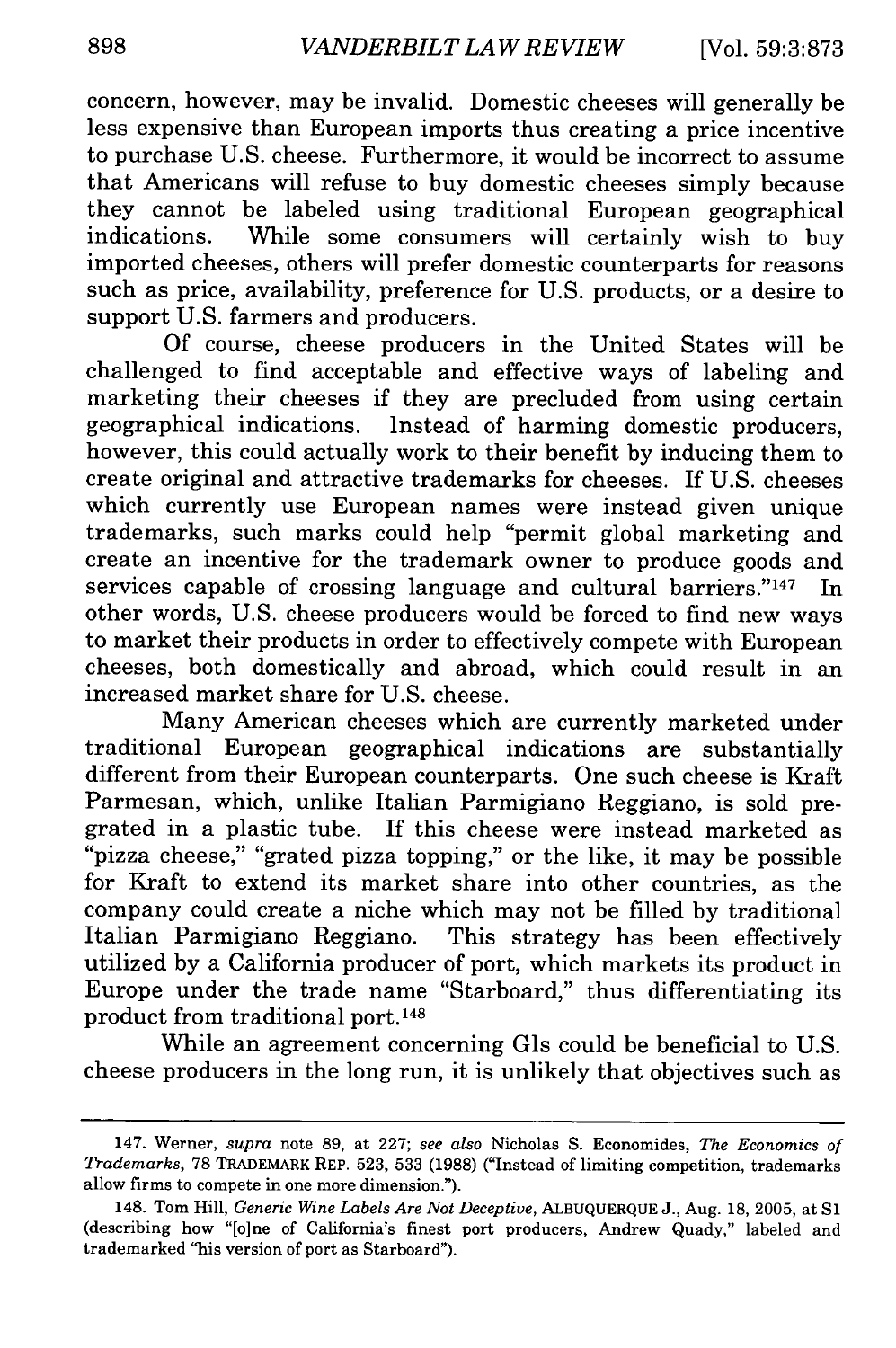consumer protection or creating an impetus for U.S. producers to develop original products will be sufficient to actually propel the United States towards an agreement. Therefore, more immediately persuasive justifications must also be considered. 149 Fortunately, these justifications come in the form of powerful economic benefits derived by the United States as a result of an agreement with the EU.

First, the United States must consider the fact that if GI protection is given to EU cheeses, the same protection could be gained for domestic products that could be exported to other countries. <sup>150</sup> While it is true that many U.S. specialty food products are simply copies or versions of things that originated in other countries, numerous unique U.S. products could benefit from worldwide GI protection. Currently, such well-known products as Florida oranges and Idaho potatoes do not receive protection in the **EU. <sup>151</sup>**In addition, many U.S. cheesemakers have succeeded in creating original, highquality cheeses which could benefit from GI protection.<sup>152</sup> Some of these cheeses include "Tillamook Cheddar from Oregon, Vella's Bear Flag Dry Jack from California, Maytag Blue from Iowa, and Old Kentucky Tomme." $153$  In the future, it is possible that there could be demand from Europe for such American cheeses.154 Of course, "the United States cannot expect the world to respect and protect [its producers'] economic and intellectual property rights if the United States refuses to do so for other countries."<sup>155</sup> Therefore, a mutual GI protection agreement is necessary to benefit all parties involved.

Finally, the U.S. food industry in general would benefit from a policy that encourages the recognition of geographical indications.

<sup>149.</sup> This is especially true because the EU is unlikely to back down from its stance on geographical indications. *See* text accompanying note 11.

<sup>150.</sup> Such a trade-off could be included in a WTO agreement, providing for the protection of certain U.S. products. This would be more efficient and provide more protection for the U.S. than would individual agreements with other countries. In addition, this solution could gain protection for U.S. products, which cannot currently obtain the support of backing organizations. The end result would be increased recognition and worldwide demand for many U.S. products, which would be accompanied by a higher volume of international trading.

<sup>151.</sup> Deborah Haynes, *WTO Panel to Study Dispute by US, Australia with EU over Home Grown Brands,* AGENCE FRANCE-PRESSE, Oct. 2, 2003.

<sup>152.</sup> *See* RIDGWAY, *supra* note 33, at 22 ("[P]ioneering cheese-sellers are gradually wooing the public back to an appreciation of good cheese **...** by encouraging [purchases of products from] the first-class producers that do exist in the United States itself."); *see also* Mellgren, *supra* note 46 (listing several unique cheeses produced in the U.S. and discussing how "American cheesemakers and marketers are adapting quickly to the concept [of terrior] and applying it to several artisan and farmhouse examples").

<sup>153.</sup> RIDGWAY, *supra* note 33, at 22.

<sup>154.</sup> *See, e.g.,* Stein, *supra* note 36 (noting that cow's milk is rarer in Europe than in the U.S., so cow's milk cheese is one viable option for export to Europe).

<sup>155.</sup> Goldberg, *supra* note **18,** at 141.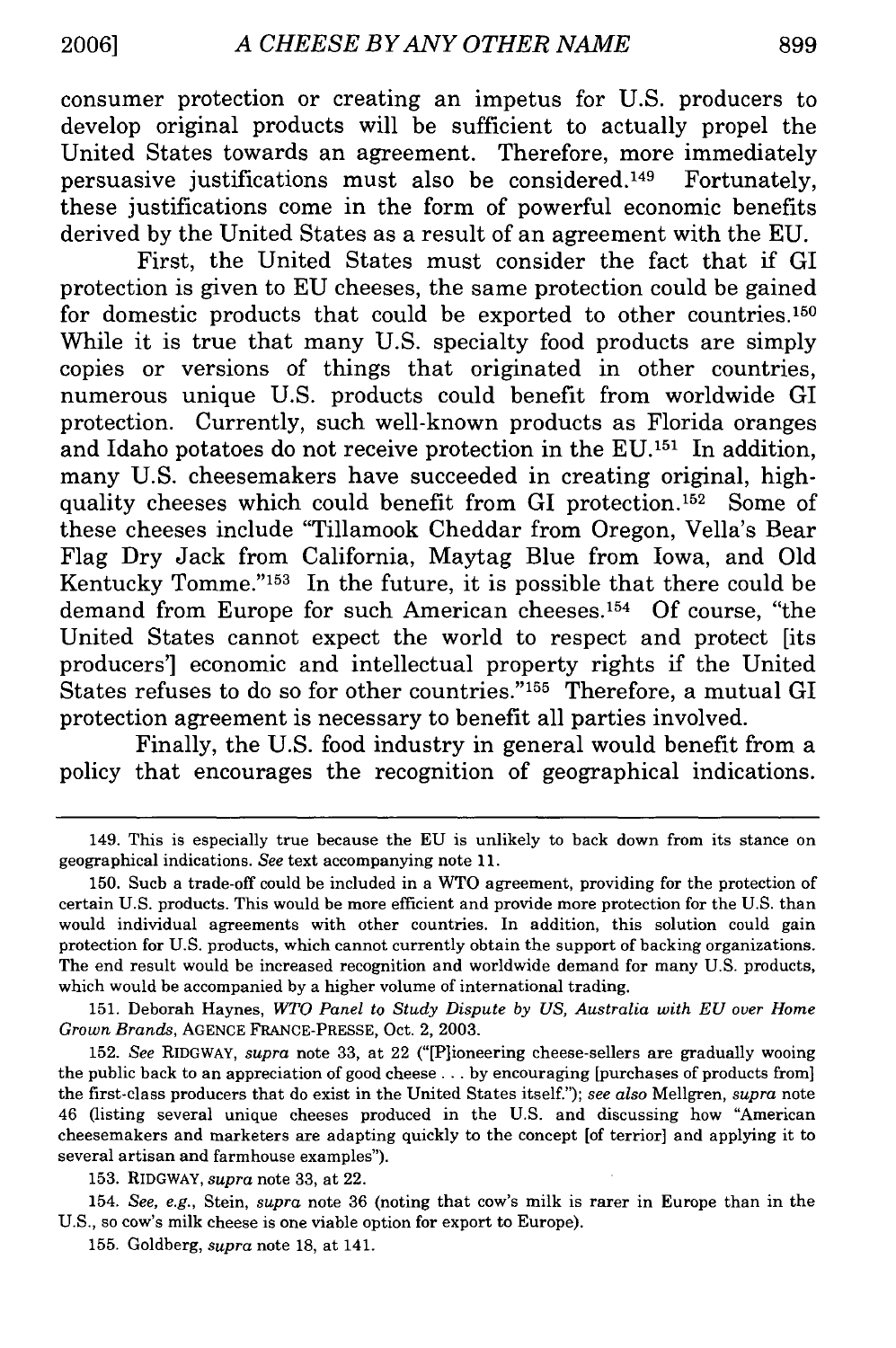The "law and policies of geographical indications hold the potential of 're-linking production to the social, cultural and environmental aspects of particular places, further distinguishing them from anonymous mass produced goods, and opening the possibility of increased responsibility to place."<sup>156</sup> Such a focus on "sense of place" could only improve the quality and variety of U.S. cheeses and other foods.

#### *B. Elements of a WTO Compromise: Creating a Formula for Protecting GIs*

Once the United States accepts the notion that agreement with the EU is needed and is, in fact, beneficial, a compromise can be achieved. This Note concentrates primarily on the need for and benefits of a compromise regarding geographical indication protection for cheeses, but the same principles can likely be applied to all the types of food products on the EU's proposed list.

First, it is not necessary for the United States to grant GI protection for every cheese on the EU's list. Indeed, as the EU will likely request protection of more items in the future, a more efficient solution would be to create a formula for identifying necessary qualifications for GI protection. In this way, future requests for protection can be solved in advance. Considering each item individually would more easily facilitate an international agreement than would requiring a wholesale grant of protection for all cheeses on the EU's current list. Such a formula could also be used to determine which U.S. cheeses are worthy of receiving international GI protection.

The first step of the GI protection formula should be to determine whether the GI has truly become generic. This will probably be the most controversial element of the formula, as the United States currently maintains that most of the cheeses on the EU's proposal list have become generic names. Consideration of the many benefits the United States stands to gain from an agreement with the WTO demonstrates, however, that an incentive to bargain does exist.157 Food experts from both the United States and the EU

<sup>156.</sup> Molly Torsen, *Apples and Oranges (and Wine): Why the International Conversation Regarding Geographic Indications Is at a Standstill,* 87 J. PAT. & TRADEMARK OFF. SoC'Y 31, 31 (2005) (quoting Elizabeth Barham, *Translating Terroir: The Global Challenge of French AOC Labeling,* 19 J. RURAL STUD. 127, 129 (2003)).

<sup>157.</sup> Despite the lack of current recognition of the benefits of this change to the U.S., it is important to remember the various ways that U.S. cheesemakers can label cheeses using names other than traditional European geographical indications, as well as the benefits to be found in using original names.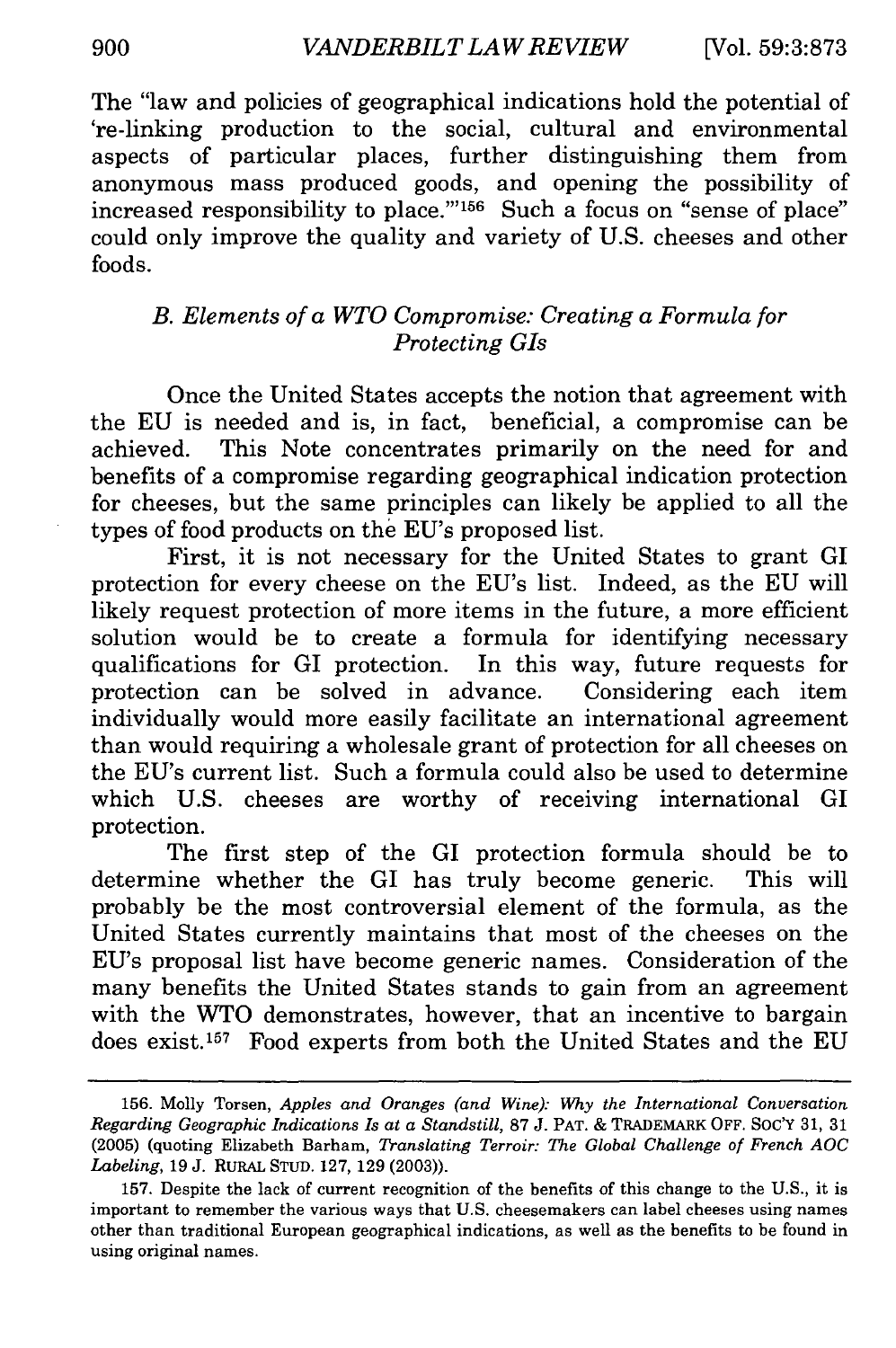can offer opinions on whether a GI is generic, using such factors as the number of countries that currently produce the type of cheese, the number of variations or versions of the cheese, the general consumer opinion and expectation of the cheese, and the length of time the cheese has been produced outside of its original region. Geographical indications failing this multi-factor test would be deemed truly generic and would not receive international protection.

Even if a cheese is determined to be generic, a country would still be able to disallow imported versions of GI-protected cheeses. This option could encourage countries to relax their demands that some cheeses be designated generic, because their ability to export their own versions to the country of origin would be eliminated. At the same time, countries that value the authentic version of the cheese that has been deemed generic would still be able to protect the region of origin.

Regarding cheeses that are not generic, countries would have several options to protect the geographical indication of the cheese. If a foreign country produces a version of the cheese, and that version is substantially similar to the original cheese, the country of origin would have the option of certifying and overseeing the production of the copy in other countries. If the country of origin agrees to certify the production of the cheese, a fee could be charged. For example, a U.S. cheese producer that makes a cheese very similar to the original British version could pay a certifying organization for the rights to use the traditional geographical indication to label the cheese. To prevent consumer confusion, the cheese label would include both the country of origin of the original version of the cheese as well as the country where the cheese is produced. This option would ensure the quality and standards of the cheese while concurrently allowing U.S. producers to continue to label the foods under the traditional name. Furthermore, the dual objectives of protecting consumers from inferior or substandard cheeses and protecting European cheesemakers could simultaneously be accomplished.

Of course, the above system may not be acceptable in all situations. Some U.S. cheese producers may not want to pay a certifying organization for the right to use a geographical indication, and some European countries may be unwilling to allow specialty cheeses to be produced in other countries. Additionally, the production of some cheeses may be so dependent on the origin country's unique growing conditions or available ingredients that production elsewhere in the world simply is not possible. In such circumstances, U.S. producers could just change the name of the cheese completely and use an original, non-geographical indication.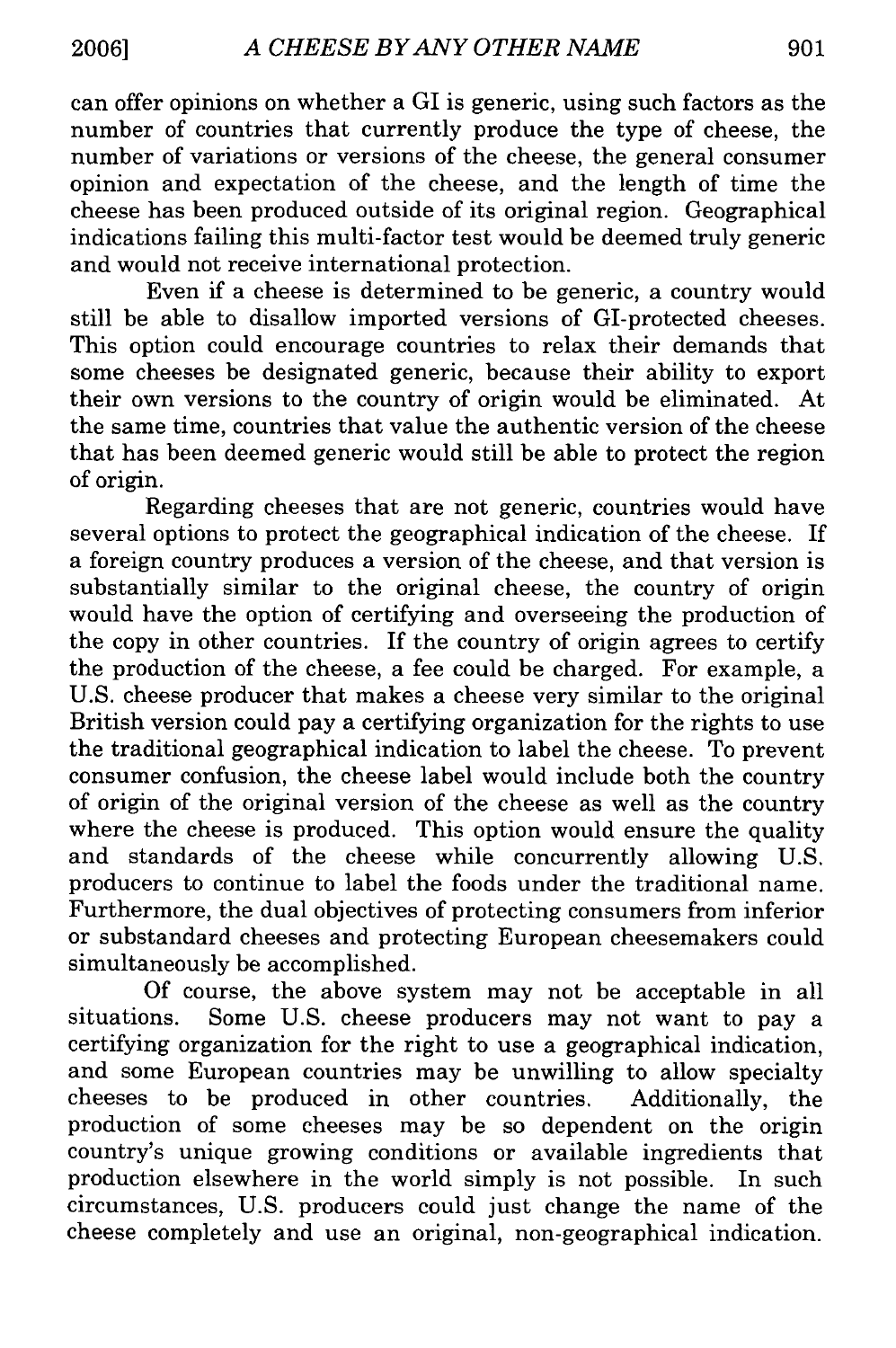This option is especially viable for cheesemakers just entering the market, as they would not have to change the existing labeling of an established cheese. The cheesemaker would be encouraged to create a unique and distinctive marketing plan instead of relying on name recognition.

Another possibility for cheeses that cannot be certified for production in a foreign country would require a modification to the EU demand for GI protection. Although the EU currently will not allow GI-protected foods to be labeled with any type of derivate name such as Guyere-style, American Swiss, or imitation Parmesan, the EU may, however, be persuaded to allow certain cheeses to be labeled as "imitation." This compromise might be acceptable to the EU if such "imitation" cheese labels include a clear indication of where the cheese is actually produced. This solution would provide consumers with adequate information about the origin of the cheese, as well as notify them that the cheese is not the authentic, European version. In addition, the label could include information about the differences between the authentic version of the cheese and the foreign copy.

In general, this proposed compromise focuses on a way of allowing some versions of traditional European cheeses to be produced in the United States while still maintaining their unique characteristics and quality. It also recognizes, however, that there are some cheeses which cannot be successfully reproduced outside of Europe, and that some countries may not be willing to allow traditional regional cheeses to be produced elsewhere.

Although it is unlikely that this proposed solution will fully satisfy either the EU or the United States, an agreement on geographical indication protection is necessary. While a future WTO agreement is indeed possible, the United States should keep in mind that its traditional intellectual property motivations may need to be modified in order to accomplish such an agreement. The focus of intellectual property in the United States has been to protect consumers and manufacturers of unique goods, but other justifications could be considered in order to make the EU geographical indication protection proposal more attractive.